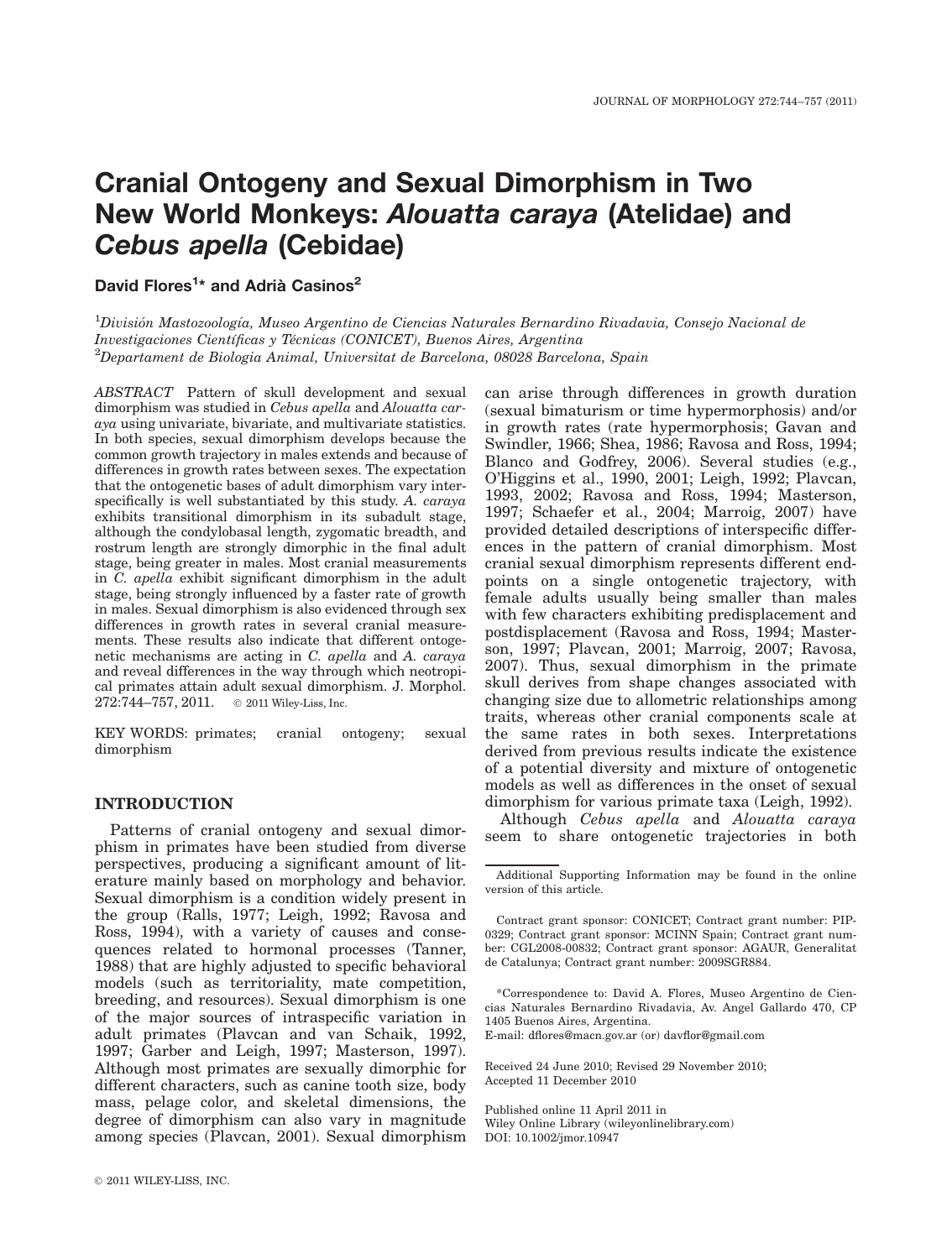sexes (see Ravosa and Ross, 1994; Masterson, 1997; O'Higgins et al., 2001), they differ in the timing of life-history events and body growth (Lumer and Schultz, 1947; Stahl et al., 1968; Bezanson, 2005). Therefore, we expected that both taxa exhibit differences in the mode of postnatal cranial ontogeny and in the ways that they reach adult sexual dimorphism. This study aimed to explain the cranial ontogeny of A. caraya and C. apella and focusing on allometric patterns of growth and the onset of sexual dimorphism. Previous studies using different methodologies (e.g., Schultz, 1960, 1962; Corner and Richtsmeier, 1991; Ravosa and Ross, 1994; Masterson, 1997; O'Higgins et al., 2001; Blanco and Godfrey, 2006; Marroig, 2007) have provided relevant information on sexual dimorphism and age-related changes in both genera, allowing for comparisons with our results. From a phylogenetic perspective, Alouatta and Cebus belong to the two different families (Atelidae and Cebidae) into which the platyrrhines are classified. Thus, comparisons between these two monkeys contribute to a growing number of studies regarding growth and dimorphism in New World primates that provide insight into whether their phylogeny has actually influenced their respective ontogenetic trajectories.

#### MATERIALS AND METHODS Specimens

Both species are well represented by complete ontogenetic series deposited in the Mammal Collection of the Museo Argentino de Ciencias Naturales ''Bernardino Rivadavia'' (MACN), Buenos Aires, and Museo de La Plata, Argentina. We analyzed 80 skulls of Alouatta caraya (38 females and 42 males) and 116 specimens of Cebus apella (57 females and 59 males; Supporting Information). For comparative purposes, this sample was grouped into five dental age stages, following Ravosa and Ross (1994). In the sample, 27 specimens of A. caraya and 37 specimens of C. apella did not show fully adult permanent dentition. In the smallest specimen of A. caraya (MACN 14033; condylobasal length 51.7 mm), deciduous dentition was completely erupted (i.e., three deciduous incisors, canines, and three deciduous premolars in each quadrant), similar to the smallest specimen of C. apella (MACN 3.75; condylobasal length 51.2). In A. caraya, there were a minimum of five males and four females for each nonadult dental age class, and in C. apella, there were a minimum of five males and five females for the same age classes. Although adults of A. caraya are larger than those of  $\tilde{C}$ . apella (Tables 1 and 2), the smallest specimens in both samples were similar in size and dental formula. According to the available information, the smallest specimen in our series of C. apella was between 24 and 32 weeks old (see Table 3 in Galliari, 1985). For both species, the total sample analyzed was taxonomically uniform, consisting of specimens coming from populations belonging to the same subspecies. Therefore, the effects of ecogeographic variations were avoided (see Jones et al., 2000; Ravosa, 2007).

#### Analysis of Growth

Logarithm of age is highly correlated for males of C. apella, and absolute time and size are also highly correlated, indicating that size is a reasonable proxy for time in the study of ontogeny (Marroig, 2007). For both species, sexual dimorphism in the

mean values for the statistically well-represented developmental age stages was assessed by Student's  $t$ -test (stages  $3$  to 5, see Table 3). In addition, two analytical techniques were used to describe and analyze ontogeny: bivariate regressions and multivariate allometry. Both techniques were applied for each sex and taxon to provide a general summary of growth in both species. We used 17 linear measurements (Fig. 1) to estimate allometric growth of skulls in A. caraya and C. apella. The statistical analyses of allometry were conducted separately in both sexes, and differences in growth trends were described to detect dimorphism in allometric terms.

For the bivariate treatment, we used condylobasal length as a measure of overall size (Emerson and Bramble, 1993). To estimate the change of each of the remaining cranial variables with respect to the total length of the skull, we used the power equation:

$$
y = a^* x^b \tag{1}
$$

Following Huxley (1932), it has been assumed that this equation is the best descriptor when scaling studies are done, whether they involve interspecific or intraspecific samples. In  $(1)$ ,  $\alpha$  is a constant proportional to the y-intercept, and the exponent  $b$  is the slope of the corresponding graph or coefficient of allometry. The corresponding  $95\%$  confidence intervals for  $a$  and b were also calculated. Because the same independent variable was used for all the regressions, and the dependent variable was always a length, a slope (or allometric coefficient) of 1 is expected if the animals are geometrically similar along their respective ontogenetic trajectories. In our case, statistically significant deviations from a slope of 1 indicate negative allometry (when  $b < 1.0$ ) or positive allometry (when  $b > 1.0$ ). We used a reduced major axis regression model in which the dependence relationship on size is not explicit, and residuals are oblique components representing variation in both  $x$  and  $y$  (Sokal and Rohlf, 1995).

The multivariate approach is based on the generalization of the allometry equation as proposed by Jolicoeur (1963a,b). In bivariate allometry, one variable is set as being representative, and allometry of all other variables is estimated with respect to that chosen as the independent variable. Alternatively, in multivariate allometry, size is considered as a latent variable affecting all original variables simultaneously. The allometric relationships of all variables with the latent size variable are expressed in the first eigenvector of a principal components analysis (extracted from a variance-covariance matrix of log-transformed variables). Under isometry, all variables respond in the same way to growth, and the elements of the isometric unit eigenvector are equal to an expected value calculated as  $1/p^{0.5}$ , where p equals the number of variables (0.242 for this study). The value of the eigenvector of the first principal component represents the observed multivariate coefficient of allometry of the corresponding variable. Comparison of each of the empirical elements of the first-unit eigenvector with the isometric eigenvector allows us to detect negative  $( $0.242$ )$  and positive  $(>0.242)$ departures from isometry in each variable. Statistical departures from isometry were estimated using the application of jackknife (Quenouille, 1956; Manly, 1997). Briefly (see Giannini et al., 2004 for details), the aim of this technique is to generate confidence intervals for the empirically obtained eigenvector elements. The confidence interval may be inclusive of the null value of 0.242 and therefore equivalent to isometry, or it may exclude such a value and, therefore, can be considered allometric, being positive if the observed element is  $>0.242$  or negative if the observed element is  $< 0.242$ . Thus, pseudosamples are generated such that a new first-unit eigenvector is calculated from a matrix with one individual removed at a time. Giannini et al. (2004, in press) and Flores et al. (2006) followed Manly (1997) in using trimmed values for the calculation of pseudovalues. Trimming the largest and smallest m pseudovalues (with  $m = 1$ ) for each variable significantly decreased the standard deviations and allowed for more realistic allometric estimations. Herein, we report untrimmed as well as  $(m = 1)$  trimmed values, opting for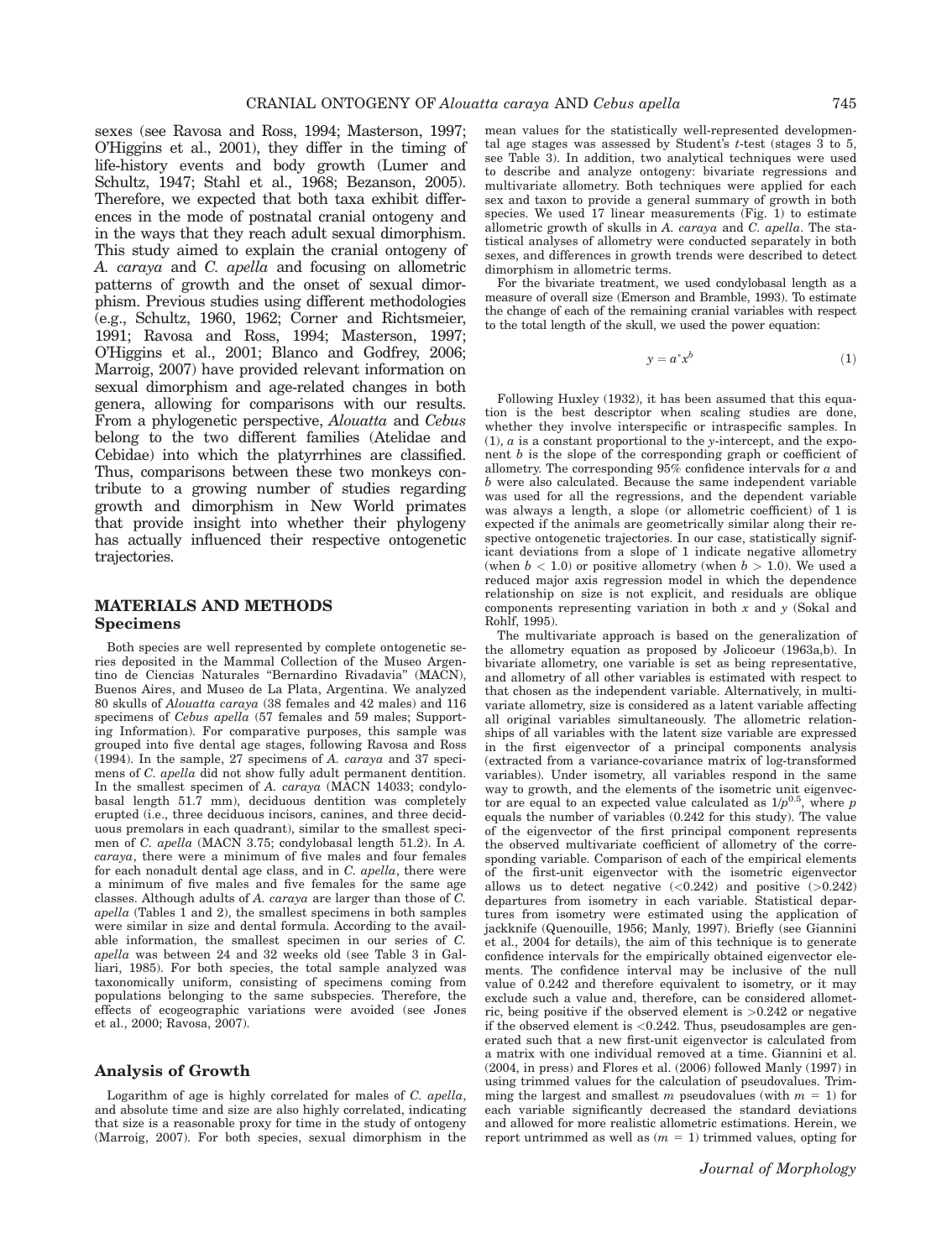|                      |                                                                                                                                                                                                                                                                                                                        | Stage 1                                                            |                                                                                                                                                                                                                                                                                                                                 | Stage 2                                                                                     | Stage 3                                                                                               |                                                                 | Stage $4$                                                           |                 | Stage 5                                                                                                                     |                                       |
|----------------------|------------------------------------------------------------------------------------------------------------------------------------------------------------------------------------------------------------------------------------------------------------------------------------------------------------------------|--------------------------------------------------------------------|---------------------------------------------------------------------------------------------------------------------------------------------------------------------------------------------------------------------------------------------------------------------------------------------------------------------------------|---------------------------------------------------------------------------------------------|-------------------------------------------------------------------------------------------------------|-----------------------------------------------------------------|---------------------------------------------------------------------|-----------------|-----------------------------------------------------------------------------------------------------------------------------|---------------------------------------|
| ariable              | Males (5)                                                                                                                                                                                                                                                                                                              | Females (6)                                                        | $M$ ales (5                                                                                                                                                                                                                                                                                                                     | Females $(5)$                                                                               | Males(4)                                                                                              | Females (9)                                                     | (16)<br>$_{\rm Males}$                                              | Females (8)     | $\widetilde{\Xi}$<br>Males                                                                                                  | Females (10)                          |
|                      |                                                                                                                                                                                                                                                                                                                        | $^{+}$                                                             | $\pm$                                                                                                                                                                                                                                                                                                                           | 1.27                                                                                        | $^{+1}$<br>101.22                                                                                     |                                                                 | $+1$<br>10.48                                                       | $^{+}$<br>94.71 | $^{+}$<br>18.72                                                                                                             | .09.97                                |
|                      |                                                                                                                                                                                                                                                                                                                        | $^{+}$                                                             | 90.72                                                                                                                                                                                                                                                                                                                           | 2.29                                                                                        |                                                                                                       | $\begin{array}{c} 90.6 \\ 65.81 \end{array}$                    | 80.01                                                               |                 |                                                                                                                             | 79.61                                 |
| .<br>288888438848698 | $\begin{array}{rll} 7 & 3.6 & 4 & 5 & 3.9 \\ 7 & 5 & 5 & 5 & 3.4 \\ 6 & 5 & 3 & 4 & 4 & 4 & 4 \\ 7 & 8 & 3 & 4 & 4 & 5 \\ 8 & 8 & 4 & 4 & 4 & 4 & 5 \\ 9 & 8 & 8 & 4 & 2 & 1 \\ 1 & 1 & 1 & 1 & 1 & 1 & 1 \\ 1 & 1 & 1 & 1 & 1 & 1 & 1 \\ 1 & 1 & 1 & 1 & 1 & 1 & 1 \\ 1 & 1 & 1 & 1 & 1 & 1 & 1 \\ 1 & 1 & 1 & 1 & 1$ | $+1$<br>285<br>2875 2838 275 2875 2876<br>2876 288 282 283 2846 28 |                                                                                                                                                                                                                                                                                                                                 |                                                                                             | 8 8 8 5 5 6 7 8 8 8 8 8 9 9 5 6 8 8 9 5 7<br>8 8 9 5 5 6 7 8 9 8 9 9 7 5 8 9 8 9 5 7<br>$^{+1}$<br>15 | $^{+}$                                                          | s n n – 100 0 0 0 0 0 0 1 1 0 0 4<br>Ladda Linnadi<br>$+1$<br>50.51 |                 | 8 8 9 8 4 9 4 9 5 8 9 9 9 1 5 9 9<br>8 5 4 5 5 5 9 9 9 9 1 5 9 9<br>6 1 8 1 0 9 8 9 1 1 8 1 0 9<br>$+1$<br>$85.5$<br>$51.7$ | 50.13                                 |
|                      |                                                                                                                                                                                                                                                                                                                        | $+$                                                                | $^{+1}$                                                                                                                                                                                                                                                                                                                         | t d 38 8 39 9 9 9 30 9 80 9<br>H d 3 9 3 9 9 9 9 9 9 9 9 9 9<br>H d 3 4 H d 4 3 9 4 9 9 9 9 | +I<br>31.3                                                                                            | $49.36$<br>$30.538$<br>$30.98$<br>$26$                          | $^{+}$                                                              | +I              | $+1$                                                                                                                        | $\frac{6}{2.05}$                      |
|                      |                                                                                                                                                                                                                                                                                                                        |                                                                    |                                                                                                                                                                                                                                                                                                                                 |                                                                                             |                                                                                                       |                                                                 | +I<br>33.09<br>32.09<br>32.34                                       |                 | $^{+}$                                                                                                                      | 33.25<br>21.72<br>33.64               |
|                      |                                                                                                                                                                                                                                                                                                                        |                                                                    | $\pm$                                                                                                                                                                                                                                                                                                                           |                                                                                             | $^{+}$                                                                                                |                                                                 | $^{+}$                                                              | +I              | $+1$                                                                                                                        | $3.48$<br>$-2.5$<br>$-3.48$<br>$+1$   |
|                      |                                                                                                                                                                                                                                                                                                                        | $^{+}$                                                             | $+1$                                                                                                                                                                                                                                                                                                                            |                                                                                             | $^{+}$                                                                                                |                                                                 | $^{+}$                                                              | $\pm$           | $+1$                                                                                                                        | $\pm$<br>44.78                        |
|                      |                                                                                                                                                                                                                                                                                                                        | $^{+}$                                                             | $+1$                                                                                                                                                                                                                                                                                                                            |                                                                                             | $^{+}$                                                                                                |                                                                 | $^{+}$                                                              |                 | $+1$                                                                                                                        | 1.99<br>25.97                         |
|                      |                                                                                                                                                                                                                                                                                                                        | $+1$                                                               | $\overline{+}$<br>$\begin{array}{l} 27.14 \\ 27.56 \\ 23.7 \\ 24.9 \\ 25.1 \\ 26.1 \\ 27.1 \\ 28.1 \\ 29.1 \\ 20.2 \\ 21.2 \\ 22.3 \\ 23.2 \\ 24.3 \\ 25.3 \\ 26.5 \\ 27.4 \\ 28.5 \\ 29.5 \\ 20.6 \\ 24.3 \\ 26.6 \\ 25.6 \\ 26.5 \\ 27.5 \\ 28.5 \\ 29.5 \\ 20.5 \\ 24.5 \\ 26.5 \\ 27.5 \\ 28.5 \\ 29.5 \\ 29.5 \\ 20.5 \\ $ |                                                                                             | $+1$                                                                                                  | 21.9<br>23.75 5.9.9.11 72.78.88.11<br>23.41 9 30 7 7.81 5.83.11 | $+1$<br>24.32<br>28.53<br>53.52<br>10.62                            | $^{+}$          | $+1$                                                                                                                        | $\ddot{}$<br>29.7                     |
|                      |                                                                                                                                                                                                                                                                                                                        | $^{+}$                                                             | $+$                                                                                                                                                                                                                                                                                                                             |                                                                                             | $+1$                                                                                                  |                                                                 | $\pm$                                                               | $\pm$           | $\pm$                                                                                                                       | 2.19<br>2.19<br>2.1<br>54             |
|                      |                                                                                                                                                                                                                                                                                                                        | $+1$                                                               | $+1$                                                                                                                                                                                                                                                                                                                            |                                                                                             | $^{+}$                                                                                                |                                                                 | $\overline{+}$                                                      | $^{+}$          | $+1$                                                                                                                        | 10.87                                 |
|                      |                                                                                                                                                                                                                                                                                                                        | $\frac{1}{2}$                                                      |                                                                                                                                                                                                                                                                                                                                 |                                                                                             | $^{+}$                                                                                                |                                                                 | $+1$                                                                | $^{+}$          | $+1$                                                                                                                        | 33.82                                 |
|                      |                                                                                                                                                                                                                                                                                                                        | $55.35 +$<br>15.6 +<br>36.7 +                                      |                                                                                                                                                                                                                                                                                                                                 |                                                                                             | +I                                                                                                    |                                                                 | 82<br>33.36<br>33.38                                                | $^{+1}$         | $+1$                                                                                                                        | $1.59$<br>$-3.56$<br>$-3.16$<br>94.55 |
|                      |                                                                                                                                                                                                                                                                                                                        |                                                                    |                                                                                                                                                                                                                                                                                                                                 |                                                                                             |                                                                                                       |                                                                 | $^{+1}$                                                             |                 |                                                                                                                             | 27.81                                 |
|                      |                                                                                                                                                                                                                                                                                                                        |                                                                    | $+1$                                                                                                                                                                                                                                                                                                                            |                                                                                             |                                                                                                       |                                                                 | 757                                                                 |                 | $+1$                                                                                                                        | 71.5                                  |
|                      |                                                                                                                                                                                                                                                                                                                        | $+1$                                                               | $\pm$                                                                                                                                                                                                                                                                                                                           | 27.6                                                                                        |                                                                                                       | 96.                                                             | 1.48<br>39.33                                                       |                 | $\frac{4}{3}$ .33<br>$\frac{3}{2}$ .28<br>$+1$                                                                              |                                       |
|                      |                                                                                                                                                                                                                                                                                                                        | 20.47<br>29.95                                                     | $\ddagger$                                                                                                                                                                                                                                                                                                                      | 1.33<br>35.48                                                                               |                                                                                                       |                                                                 | 41.36                                                               |                 |                                                                                                                             | 39.72<br>41.91                        |
|                      |                                                                                                                                                                                                                                                                                                                        |                                                                    |                                                                                                                                                                                                                                                                                                                                 |                                                                                             |                                                                                                       |                                                                 |                                                                     |                 |                                                                                                                             |                                       |

Parentheses indicate sample size. For variable abbreviations, see Figure 1. Parentheses indicate sample size. For variable abbreviations, see Figure 1.

 $m$ olla TABLE 2. Average and standard deviation in each stage for both sexes of Cebus apella  $\alpha f$  Cabu  $for$   $hoth$ ृ  $ab \circ ta$  $\cdot$ and etandard doviation ٠,  $T_{ABI}F9An$ 

|                    |                                            |                                                                         | ADLL 4. A                                                                                                                                                                                                                                                                                    | neinadn smaa ol o saras nino. In aktie in monimum monimum as an aktie and a series of one after the |                                                                          |                                                                         |                                                                                                                                        |                                                                                     |                                                                                                                    |                                                                                                                                                                                     |
|--------------------|--------------------------------------------|-------------------------------------------------------------------------|----------------------------------------------------------------------------------------------------------------------------------------------------------------------------------------------------------------------------------------------------------------------------------------------|-----------------------------------------------------------------------------------------------------|--------------------------------------------------------------------------|-------------------------------------------------------------------------|----------------------------------------------------------------------------------------------------------------------------------------|-------------------------------------------------------------------------------------|--------------------------------------------------------------------------------------------------------------------|-------------------------------------------------------------------------------------------------------------------------------------------------------------------------------------|
|                    | Stage                                      |                                                                         | Stage !                                                                                                                                                                                                                                                                                      | N                                                                                                   |                                                                          | Stage 3                                                                 | Stage $4$                                                                                                                              |                                                                                     | Stage <i>i</i>                                                                                                     | w                                                                                                                                                                                   |
| <sup>ariable</sup> | Male                                       | Female (5                                                               | Male (6                                                                                                                                                                                                                                                                                      | Female (5)                                                                                          | Male                                                                     | Female (14)                                                             | Male (                                                                                                                                 | $\widetilde{\Xi}$<br>Female (                                                       | Male (24                                                                                                           | Female (23)                                                                                                                                                                         |
| ਕ੍ਰ                | 53.2                                       | $+1$<br>49.9                                                            |                                                                                                                                                                                                                                                                                              | 2.58<br>$\pm$<br>56.52                                                                              | 1.77<br>$^{+}$<br>66.3                                                   |                                                                         | 1.79                                                                                                                                   | $+1$                                                                                | 2.3                                                                                                                | 2.57                                                                                                                                                                                |
|                    | 44.53                                      | $\pm$<br>43.92                                                          |                                                                                                                                                                                                                                                                                              | 9                                                                                                   | $^{+}$<br>54.86                                                          |                                                                         | $\pm$                                                                                                                                  | $\pm$<br>54.38<br>56.7                                                              |                                                                                                                    |                                                                                                                                                                                     |
|                    | 48.82                                      | 3.53<br>$\pm$<br>47.94                                                  | $\begin{array}{l} 577 + 2.17 \\ 48.95 + 1.03 \\ 52.8 \\ 52.5 + 1.03 \\ 32.5 + 1.03 \\ 32.5 + 1.03 \\ 32.5 + 1.03 \\ 32.5 + 1.03 \\ 32.5 + 1.03 \\ 32.5 + 1.03 \\ 32.5 + 1.03 \\ 32.5 + 1.03 \\ 32.5 + 1.03 \\ 32.5 + 1.03 \\ 32.5 + 1.03 \\ 32.5 + 1.03 \\ 32.5 + 1.03 \\ 32.5 + 1.03 \\ 32$ | & 4 ដ<br>សសស<br>49.3                                                                                | $+1$<br>52.11                                                            | $\pm$                                                                   | $\pm$<br>$72.16$<br>$63.58$<br>$50.43$                                                                                                 | $+1$<br>19.46                                                                       | $3.56$<br>$1.57$<br>79.21<br>69.76<br>52.14                                                                        | $\begin{array}{c} 70.3 \\ 79.22 \\ 59.31 \\ 9.03 \\ 18.31 \\ 19.06 \\ 19.33 \\ 11.5 \\ 13.7 \\ 14.8 \\ 13.4 \\ 14.87 \\ 15.7 \\ 16.9 \\ 13.7 \\ 14.8 \\ 1\\ 4.8 \\ 1\\ \end{array}$ |
|                    | 32.33                                      | 0.87<br>$+1$<br>33.07                                                   |                                                                                                                                                                                                                                                                                              |                                                                                                     | $+1$                                                                     |                                                                         | 1.93<br>34.15                                                                                                                          | $+1$<br>32.2                                                                        | 34.3                                                                                                               | $+1$                                                                                                                                                                                |
|                    | 0.89<br>0.89<br>$15.6$ :                   | 0.52<br>$\frac{1}{2}$<br>15.3                                           |                                                                                                                                                                                                                                                                                              | $^{+}$<br>$33.05$<br>$16.56$<br>$11.94$                                                             | $^{+1}$<br>33.36<br>18.15<br>15.81<br>29.81                              | $2.5$<br>$1.9$<br>$1.42$<br>$1.42$<br>$\pm$                             | 0.73<br>$\pm$<br>20.85                                                                                                                 | $+$                                                                                 |                                                                                                                    | 0.95<br>$+1$                                                                                                                                                                        |
|                    | 0.48<br>$\frac{1}{2}$<br>$11.2\,$          | Ę<br>9.92                                                               |                                                                                                                                                                                                                                                                                              |                                                                                                     |                                                                          | $+1$                                                                    | +I<br>16.66<br>33.67                                                                                                                   | $+1$<br>$\begin{array}{r} 18.43 \\ 18.55 \\ 30.61 \\ 24.48 \\ 28.05 \\ \end{array}$ |                                                                                                                    |                                                                                                                                                                                     |
|                    |                                            |                                                                         |                                                                                                                                                                                                                                                                                              |                                                                                                     | $+1$                                                                     | 1.39                                                                    | $\pm$                                                                                                                                  | $\pm$                                                                               |                                                                                                                    |                                                                                                                                                                                     |
|                    | $24.64 \pm 14.46$                          | $-18$<br>$\begin{array}{c} 23.43 \pm \\ 13.94 \pm \\ 19.16 \end{array}$ |                                                                                                                                                                                                                                                                                              | $^{+1}$<br>25.98<br>16.28                                                                           | $\overline{+}$                                                           |                                                                         | $+$                                                                                                                                    | $\bf + $                                                                            | $\ddagger$                                                                                                         | $\frac{1}{2}$                                                                                                                                                                       |
|                    | $\pm$<br>19.58                             |                                                                         |                                                                                                                                                                                                                                                                                              | $\pm$<br>21.28<br>25.16                                                                             | $+1$                                                                     | $+1$                                                                    | $+1$                                                                                                                                   | $^{+}$                                                                              |                                                                                                                    | $\pm$                                                                                                                                                                               |
|                    | $1.07$<br>$1.03$<br>$0.95$<br>$+1$<br>22.4 | $\frac{1.28}{0.83}$<br>$21.38 \pm 0.338 \pm 0.3396 \pm 0.01$            |                                                                                                                                                                                                                                                                                              | $6.48758888883$<br>$0.4958888883$                                                                   | 1885488333 1834.83<br>1985488333 1884.8<br>$+1$<br>$\frac{17.43}{24.03}$ | 1.56                                                                    | 138945, 0365, 04<br>10045, 0365, 04<br>$+1$<br>$\begin{array}{c} 20.1 \\ 27.76 \\ 33.42 \\ 5.1 \\ 1.4 \\ 57.33 \\ 16.4 \\ \end{array}$ | $^{+}$                                                                              | s ministra e sa senta e senta<br>si ni ni si si si si si si si si si<br>7<br>22.78.3311438.57<br>23.83.83.93.93.75 |                                                                                                                                                                                     |
|                    | $\frac{22}{0.91}$<br>$\frac{1}{1}$<br>3.72 | 0.32                                                                    |                                                                                                                                                                                                                                                                                              | 4.2                                                                                                 | $+1$<br>4.6                                                              | $+1$                                                                    | $+1$                                                                                                                                   | $+$<br>4.9                                                                          |                                                                                                                    |                                                                                                                                                                                     |
|                    | $\frac{1}{1}$<br>17.3                      | $^{1.23}$<br>$\pm$<br>16.28                                             |                                                                                                                                                                                                                                                                                              | 18.66                                                                                               | $+1$<br>21.31                                                            | $\begin{array}{c} 0.43 \\ 1.08 \end{array}$<br>$\pm$                    | $+$                                                                                                                                    | $\pm$                                                                               | $\pm$                                                                                                              | 20.51                                                                                                                                                                               |
|                    | $\pm$<br>38.14                             | $\frac{2.74}{0.85}$<br>$35.6 +$                                         |                                                                                                                                                                                                                                                                                              | $42.3$<br>10.68                                                                                     | 49.31                                                                    | 2.85<br>44.92<br>13.38                                                  | $+1$                                                                                                                                   | $\pm$<br>19.91<br>50.65                                                             |                                                                                                                    | 54.79                                                                                                                                                                               |
|                    | $+1$<br>9.9                                | $9.3 +$                                                                 |                                                                                                                                                                                                                                                                                              |                                                                                                     | $+1$<br>12.86                                                            | 1.23<br>$\pm$                                                           | $\ddagger$                                                                                                                             | $+1$<br>13.04                                                                       |                                                                                                                    | 14.94                                                                                                                                                                               |
|                    | $+1$<br>22.88                              | 2.97<br>$+1$<br>20.26                                                   |                                                                                                                                                                                                                                                                                              | 25.3                                                                                                | $\pm$<br>31.55                                                           | 3.12<br>$\pm$<br>$\begin{array}{c} 31.61 \\ 18.63 \\ 23.99 \end{array}$ | $\pm$<br>37.16                                                                                                                         | $\pm$<br>36.02                                                                      | $43.88$<br>$27.07$                                                                                                 | 36.29                                                                                                                                                                               |
|                    | 13.7                                       | $\frac{35}{2}$<br>$13.3 +$                                              |                                                                                                                                                                                                                                                                                              | $\frac{1.98}{1.18}$<br>15.34<br>19.8                                                                | $+1$<br>19.25<br>24.73                                                   | $\frac{8}{1}$                                                           | 2.29<br>24.05                                                                                                                          | $+1$<br>20.8                                                                        |                                                                                                                    | 21.68<br>24.05                                                                                                                                                                      |
|                    | 171                                        | 3.53<br>$\frac{1}{6}$                                                   |                                                                                                                                                                                                                                                                                              |                                                                                                     |                                                                          |                                                                         | 25.01                                                                                                                                  | 24.91                                                                               | 27.36                                                                                                              |                                                                                                                                                                                     |
|                    |                                            |                                                                         |                                                                                                                                                                                                                                                                                              |                                                                                                     |                                                                          |                                                                         |                                                                                                                                        |                                                                                     |                                                                                                                    |                                                                                                                                                                                     |

Parentheses indicate sample size. For variable abbreviations, see Figure 1.

Parentheses indicate sample size. For variable abbreviations, see Figure 1.

TABLE 1. Average and standard deviation in each stage for both sexes of Alouatta caraya

TABLE 1. Average and standard deviation in each stage for both sexes of Alouatta caraya

Journal of Morphology

# 746 D. FLORES AND A. CASINOS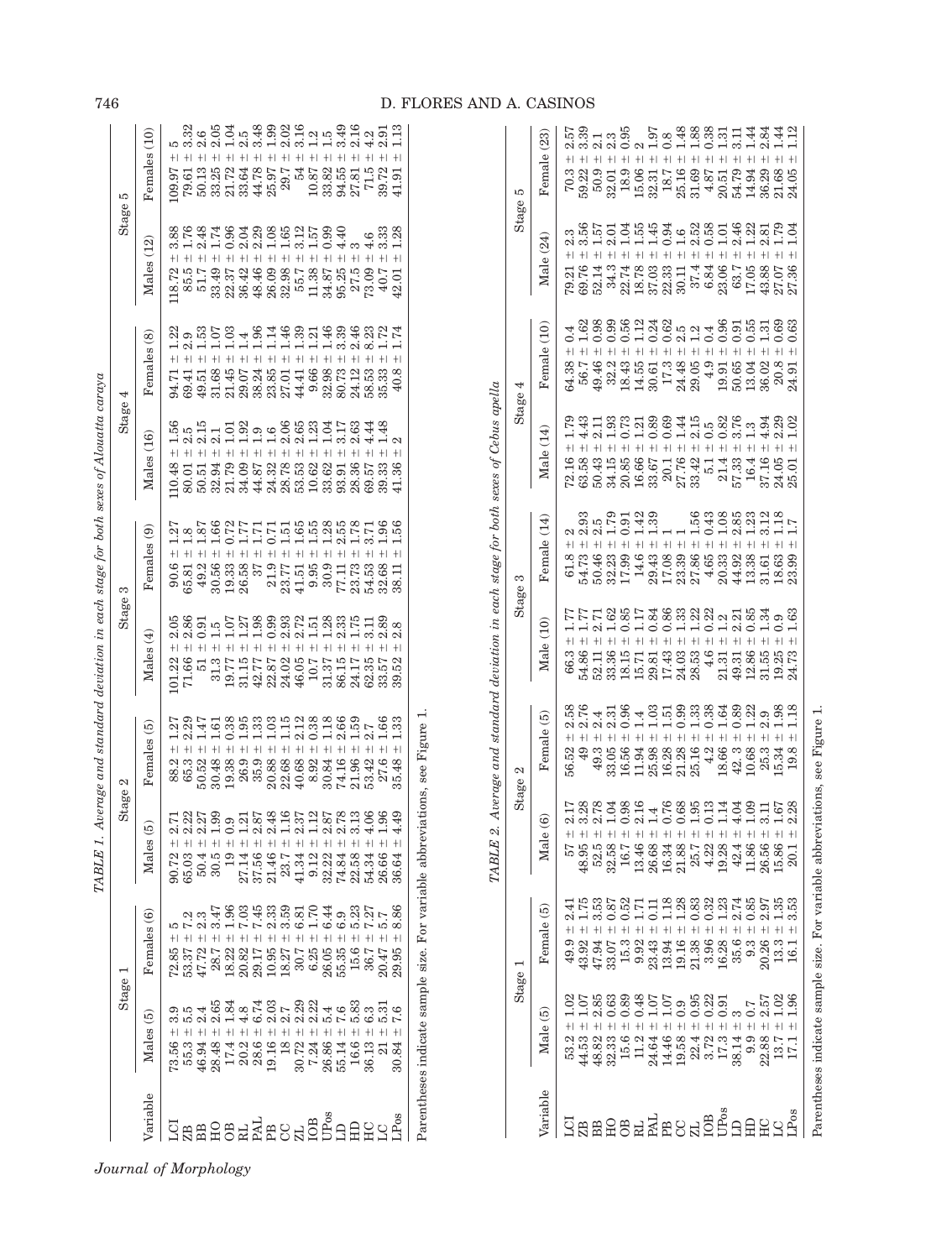TABLE 3. t-tests between sexes at dental ages 3–5

| Variable     | Cebus apella | Alouatta caraya |
|--------------|--------------|-----------------|
| <b>LCI</b>   | 3, 4, 5      | 3, 4, 5         |
| ZΒ           | 3, 4, 5      | 3, 4, 5         |
| BB           | 3, 4, 5      | 3, 4, 5         |
| HO           | 3, 4, 5      | 3, 4, 5         |
| <b>OB</b>    | 3, 4, 5      | 3, 4, 5         |
| RL           | 3, 4, 5      | 3, 4, 5         |
| PAL          | 3, 4, 5      | 3, 4, 5         |
| <b>PB</b>    | 3, 4, 5      | 3, 4, 5         |
| CC           | 3, 4, 5      | 3, 4, 5         |
| ZL           | 3, 4, 5      | 3, 4, 5         |
| <b>IOB</b>   | 3, 4, 5      | 3, 4, 5         |
| <b>UP</b> os | 3, 4, 5      | 3, 4, 5         |
| LD           | 3, 4, 5      | 3, 4, 5         |
| HD           | 3, 4, 5      | 3, 4, 5         |
| HC           | 3, 4, 5      | 3, 4, 5         |
| LC           | 3, 4, 5      | 3, 4, 5         |
| LPos         | 3, 4, 5      | 3, 4, 5         |

In bold, cases where male measurements are significantly larger than female measurements;  $P < 0.05$ . Variables as in Figure 1, age stages defined in Material and Methods. Stages 1 and 2 were not included in the test because of the low sample size (see Tables 1 and 2).

the results with either the lower average standard deviation or bias. The multivariate statistical analysis (PCA  $+$  jackknife resampling) was programed in R (R Development Core Team, 2008), and the script is available from the author (Giannini et al., in press). Bivariate coefficients of allometry can be extremely useful because they are less affected by sample completeness (Giannini et al., 2004) and are more directly interpretable in terms of size-dependent functional relationships (Jungers and German, 1981). In addition, bivariate coefficients can be derived from simple growth models of each measurement (Laird, 1965; Wayne, 1986). However, this technique implies a condition of isometry of the independent variable (condylo-incisive length), which does not necessarily occur (see Flores et al., 2010). Therefore, a multivariate approach seems to be more independent of such conditions, because size is considered as a latent variable affecting all variables simultaneously. In the few cases, where bivariate and multivariate approaches were discrepant, we chose the multivariate approach.

#### RESULTS

# Cranial Allometry in Alouatta caraya

Univariate analysis. The univariate analysis in A. caraya shows that males and females become significantly dimorphic from early stages of devel-



Fig. 1. Skull of Alouatta caraya showing the cranial measurements used in this study. BB, breadth of braincase; C-C, breadth of palate between canines; HC, height of the ascendant ramus; HD, height of dentary; HO, height of the occipital plate; IOB, interorbital breadth; LC, length of the coronoid process; LCI, condylo-incisive length; LD, length of dentary; LPos, lower postcanine row; OB, orbital breadth; PAL, length of palate; PB, palate breadth; RL, rostrum length; Upos, upper postcanine row; ZB, zygomatic breadth; ZL, zygomatic length.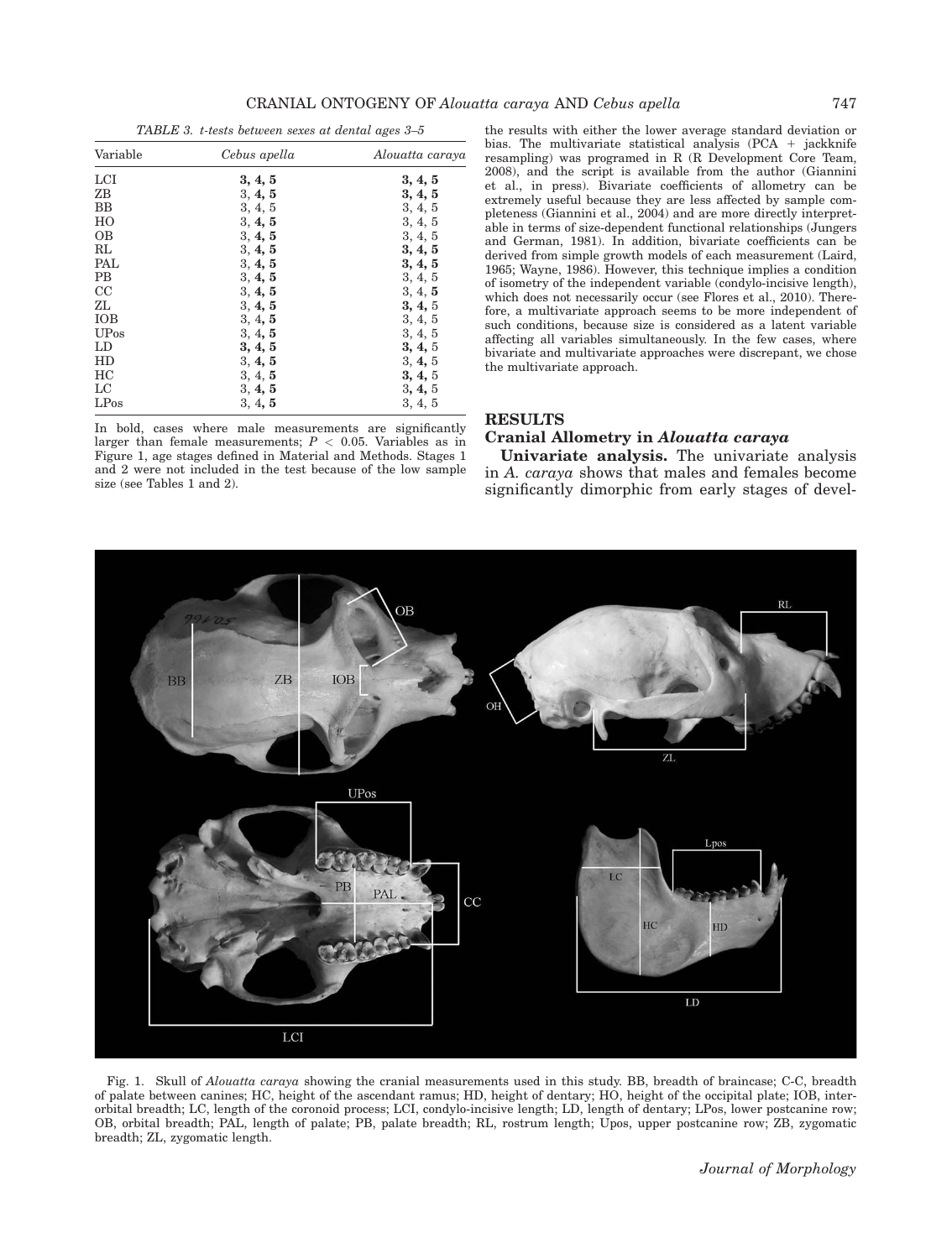opment (as early as stage 3, i.e., when permanent I1, I2, M1, and M2 are erupted) in condylobasal length, zygomatic breadth, rostrum length, length of the palate, zygomatic length, mandible, and height of the coronoid process (Table 3). Although the mean values for all variables are higher in males in all stages (Table 1),  $t$ -tests also indicate that several sexual differences occurring in the early stages are not statistically significant in the final adult stage 5, suggesting a complex mode of growth in which apparent transitional intervals of dimorphism in specific variables are reached only in the subadult stages (Table 3). For instance, some variables related to the masticatory apparatus (i.e., most mandibular measurements and zygomatic length) show statistically significant differences in early stages (in general, stages 3 to 4), but not at the final adult stage 5 (Table 3). In contrast, neurocranial variables exhibit nonsignificant sexual dimorphism throughout development. Finally, the condylobasal length and some additional variables related to mastication (i.e., zygomatic breadth, rostrum, and palate lengths) exhibit significant differences throughout postnatal ontogeny (favoring males) that remain until the final adult stage. Most of variables showing dimorphism have their most important changes in values in age stage 4.

Bivariate analysis. Reduced major axis regression of A. caraya indicates that all dependent variables are strongly correlated with the condylobasal length, except the breadth of the braincase (Table 4). Considering the assumed null hypothesis that  $b = 1$ , the confidence intervals show that the variables in which the value of isometry is included are the zygomatic breadth, palatine length, breadth between canines, lower postcanine tooth row, interorbital breadth (males), upper postcanine tooth row (females), and length of the ascendant ramus of the mandible (females). In four measurements, both sexes show negative allometry: breadth of the braincase, height of the occipital plate, orbital breadth, and palatine breadth. Males also show negative allometry in the regression of the upper postcanine tooth row. Confidence intervals show positive allometry in both sexes in five measurements: rostrum length, zygomatic length, dentary length, height of dentary at  $M^2$  level, and height of the ascendant ramus of the mandible. When both sexes are compared with respect to their regressions, no significant differences exist except in the case of the length of the ascendant ramus of the mandible, which displays positive allometry in males, but isometry in females. For the constant  $\alpha$  (proportional to the  $y$ -intercept), a statistically significant

TABLE 4. Summary of regressions by sex on the condylobasal length of the skull of Alouatta caraya using reduced major axis

| Variable         | <b>Sex</b> | $\boldsymbol{N}$ | $\boldsymbol{R}$ | $y-intercept$ | b     | y-intercept confidence interval | b confidence interval |
|------------------|------------|------------------|------------------|---------------|-------|---------------------------------|-----------------------|
| ZB               | Males      | 38               | 0.97             | 0.83          | 0.965 | $0.579 - 1.2$                   | $0.89 - 1.05$         |
|                  | Females    | 31               | 0.967            | 0.814         | 0.979 | $0.563 - 1.29$                  | 0.866-1.075           |
| <b>BB</b>        | Males      | 45               | 0.478            | 12.1          | 0.31  | 7.87-18.95                      | $0.218 - 0.412$       |
|                  | Females    | 33               | 0.467            | 14.54         | 0.295 | $9.02 - 22.77$                  | $0.193 - 0.326$       |
| HO               | Males      | 45               | 0.7              | 3.39          | 0.49  | 2.05-5.322                      | $0.385 - 0.6$         |
|                  | Females    | 32               | 0.84             | 3.355         | 0.462 | 1.91-5.833                      | $0.37 - 0.622$        |
| <b>OB</b>        | Males      | 45               | 0.962            | 1.045         | 0.676 | $0.67 - 1.52$                   | $0.579 - 0.712$       |
|                  | Females    | 33               | 0.776            | 1.674         | 0.573 | $0.812 - 2.122$                 | $0.434 - 0.670$       |
| RL               | Males      | 45               | 0.959            | 0.033         | 1.457 | $0.024 - 0.065$                 | 1.346-1.526           |
|                  | Females    | 33               | 0.984            | 0.035         | 1.49  | $0.019 - 0.055$                 | $1.37 - 1.61$         |
| PAL              | Males      | 45               | 0.966            | 0.266         | 1.088 | $0.170 - 0.394$                 | $0.992 - 1.1$         |
|                  | Females    | 33               | 0.902            | 0.29          | 1.08  | $0.21 - 0.415$                  | $0.987 - 1.15$        |
| <b>PB</b>        | Males      | 45               | 0.85             | 0.61          | 0.791 | $0.368 - 1.098$                 | $0.672 - 0.93$        |
|                  | Females    | 33               | 0.86             | 1.58          | 0.564 | $0.899 - 2.77$                  | $0.483 - 0.659$       |
| CC               | Males      | 44               | 0.956            | 0.232         | 1.032 | $0.268 - 0.395$                 | $0.922 - 1.142$       |
|                  | Females    | 32               | 0.938            | 0.19          | 1.067 | $0.115 - 0.406$                 | $0.89 - 1.206$        |
| ZL               | Males      | 44               | 0.942            | 0.129         | 1.273 | $0.095 - 0.211$                 | 1.175-1.344           |
|                  | Females    | 33               | 0.982            | 0.122         | 1.352 | $0.079 - 0.173$                 | 1.232-1.398           |
| <b>IOB</b>       | Males      | 45               | 0.732            | 0.056         | 1.198 | $0.018 - 0.147$                 | $0.947 - 1.463$       |
|                  | Females    | 34               | 0.83             | 0.016         | 1.530 | $0.009 - 0.04$                  | 1.186-1.831           |
| <b>UP</b> os     | Males      | 45               | 0.88             | 1.434         | 0.688 | $0.864 - 2.533$                 | $0.561 - 0.783$       |
|                  | Females    | 33               | 0.957            | 0.523         | 0.896 | $0.28 - 1.041$                  | 0.736-1.053           |
| LD               | Males      | 39               | 0.98             | 0.47          | 1.12  | $0.333 - 0.63$                  | $1.045 - 1.187$       |
|                  | Females    | 32               | 0.966            | 0.33          | 1.27  | $0.203 - 0.521$                 | $1.105 - 1.312$       |
| HD               | Males      | 40               | 0.889            | 0.045         | 1.462 | $0.018 - 0.083$                 | $1.207 - 1.662$       |
|                  | Females    | 33               | 0.916            | 0.015         | 1.644 | $0.008 - 0.038$                 | $1.407 - 1.91$        |
| HC               | Males      | 39               | 0.952            | 0.073         | 1.461 | $0.042 - 0.13$                  | 1.318-1.607           |
|                  | Females    | 32               | 0.965            | 0.02          | 1.781 | $0.009 - 0.038$                 | 1.579-2.016           |
| LC               | Males      | 40               | 0.935            | 0.033         | 1.523 | $0.02 - 0.045$                  | 1.398-1.642           |
|                  | Females    | 32               | 0.969            | 0.811         | 0.982 | $0.575 - 1.21$                  | $0.899 - 1.032$       |
| LP <sub>OS</sub> | Males      | 40               | 0.887            | 0.571         | 0.915 | $0.289 - 1.166$                 | $0.77 - 1.06$         |
|                  | Females    | 33               | 0.961            | 0.25          | 1.113 | $0.135 - 0.497$                 | $0.967 - 1.232$       |

 $N$ , sample size;  $R$ , coefficient of correlation;  $b$ , slope of the regression or coefficient of allometry. Abbreviations as in Figure 1.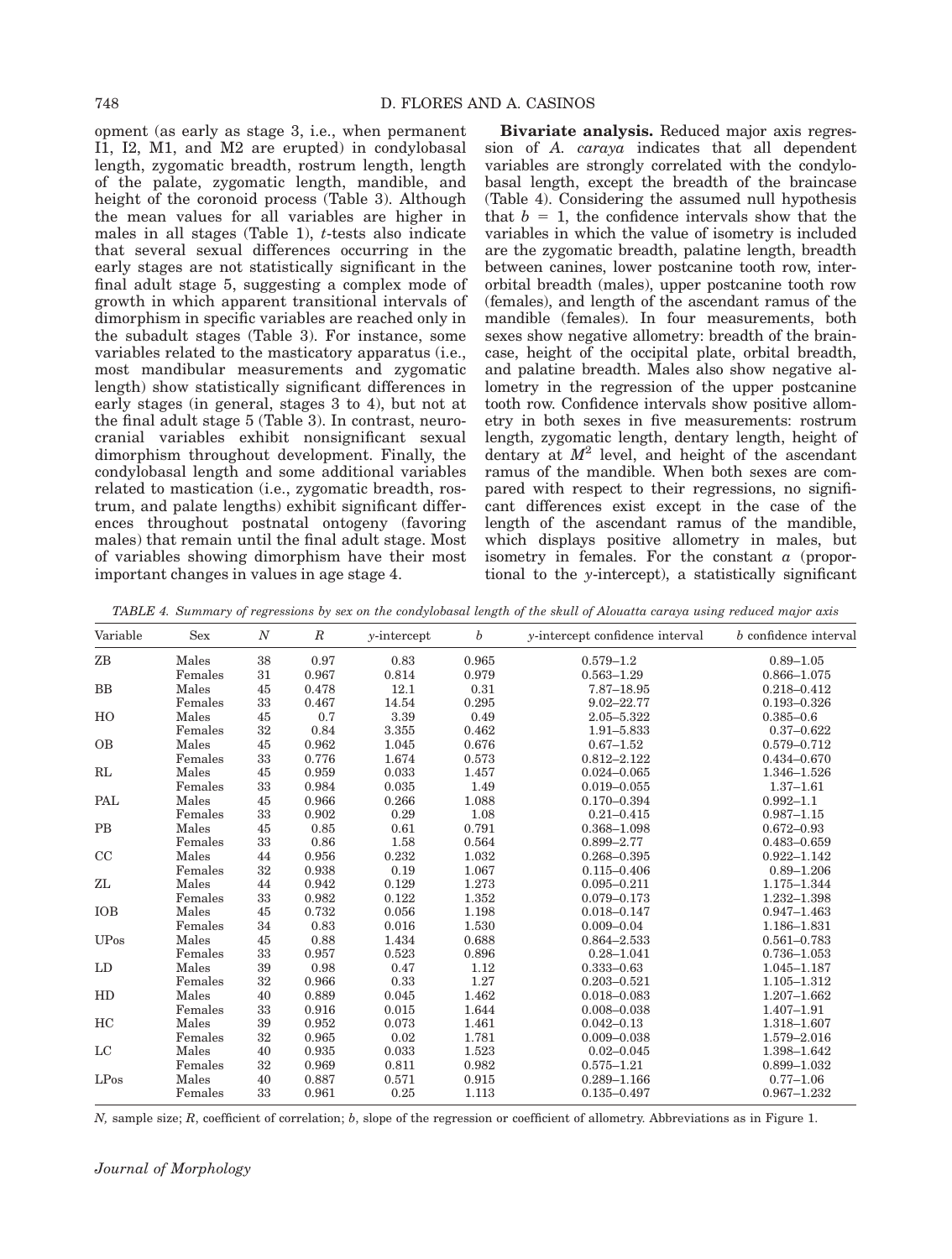#### CRANIAL ONTOGENY OF Alouatta caraya AND Cebus apella 749

TABLE 5. Results by sex of the multivariate analysis of cranial allometry in Alouatta caraya

|             |             |          |            |                          |             | Untrimmed                     |                                   |                          |             | Trimmed                       |                          |
|-------------|-------------|----------|------------|--------------------------|-------------|-------------------------------|-----------------------------------|--------------------------|-------------|-------------------------------|--------------------------|
| Variable    | Sex         | Observed | Departure  | Resampled<br>coefficient | <b>Bias</b> | 99%<br>Confidence<br>interval | Growth<br>trend                   | Resampled<br>coefficient | <b>Bias</b> | 99%<br>Confidence<br>interval | Growth<br>trend          |
| LCI         | $\mathbf M$ | 0.22     | $-0.025$   | 0.22                     | 0.007       | $0.176 - 0.259$               | $=$                               | 0.241                    | $-0.005$    | $0.227 - 0.254$               | $=$                      |
|             | $\mathbf F$ | 0.22     | $-0.021$   | 0.221                    | $-0.003$    | $0.202 - 0.249$               | $=$                               | 0.219                    | $-0.002$    | $0.205 - 0.242$               | $=$                      |
| ZB          | $\mathbf M$ | 0.221    | $-0.02$    | 0.221                    | 0.0007      | $0.21 - 0.233$                | $\overline{\phantom{0}}$          | 0.222                    | $-0.0002$   | $0.212 - 0.232$               | $\overline{\phantom{0}}$ |
|             | F           | 0.21     | $-0.031$   | 0.211                    | $-0.003$    | $0.19 - 0.233$                | $\overline{\phantom{0}}$          | 0.21                     | $-0.002$    | $0.194 - 0.228$               | $\overline{\phantom{0}}$ |
| <b>BB</b>   | M           | 0.037    | $-0.205$   | 0.037                    | 0.002       | $0.008 - 0.065$               | $\overline{\phantom{0}}$          | 0.039                    | 0.001       | $0.024 - 0.053$               | $\overline{\phantom{0}}$ |
|             | F           | 0.04     | $-0.202$   | 0.04                     | $-0.005$    | $0.007 - 0.073$               | $\overbrace{\phantom{123221111}}$ | 0.026                    | 0.0014      | $0.008 - 0.043$               | $\overline{\phantom{0}}$ |
| HO          | $\mathbf M$ | 0.092    | $-0.15$    | 0.086                    | 0.002       | $0.067 - 0.106$               | $\overline{\phantom{0}}$          | 0.091                    | 0.0002      | $0.074 - 0.107$               | $\overline{\phantom{0}}$ |
|             | $\mathbf F$ | 0.098    | $-0.144$   | 0.098                    | $-0.004$    | $0.068 - 0.128$               | $\overline{\phantom{0}}$          | 0.09                     | $-0.0002$   | $0.068 - 0.11$                | $\overline{\phantom{0}}$ |
| <b>OB</b>   | M           | 0.118    | $-0.124$   | 0.118                    | 0.006       | $0.081 - 0.154$               | $\overline{\phantom{0}}$          | 0.137                    | $-0.003$    | $0.121 - 0.152$               | $\overline{\phantom{0}}$ |
|             | $\mathbf F$ | 0.11     | $-0.136$   | 0.083                    | $-0.008$    | $0.058 - 0.154$               | $\qquad \qquad -$                 | 0.086                    | 0.0017      | $0.069 - 0.102$               | $\overline{\phantom{0}}$ |
| RL          | $\mathbf M$ | 0.370    | 0.128      | 0.371                    | $-0.02$     | $0.254 - 0.487$               | $^{+}$                            | 0.315                    | 0.008       | $0.301 - 0.383$               | $^{+}$                   |
|             | F           | 0.38     | 0.134      | 0.377                    | $-0.03$     | $0.211 - 0.543$               | $=$                               | 0.296                    | 0.0091      | $0.283 - 0.309$               | $^{+}$                   |
| PAL         | M           | 0.259    | 0.017      | 0.259                    | $-0.007$    | $0.216 - 0.303$               | $=$                               | 0.238                    | 0.003       | $0.218 - 0.257$               | $=$                      |
|             | F           | 0.238    | $-0.004$   | 0.239                    | $-0.007$    | $0.198 - 0.274$               | $=$                               | 0.228                    | $-0.0019$   | $0.202 - 0.253$               | $=$                      |
| PB          | $\mathbf M$ | 0.131    | $-0.111$   | 0.131                    | 0.012       | $0.058 - 0.204$               | $\overline{\phantom{0}}$          | 0.171                    | $-0.008$    | $0.147 - 0.195$               | $\overline{\phantom{0}}$ |
|             | $\mathbf F$ | 0.079    | $-0.163$   | 0.079                    | 0.016       | $0.017 - 0.174$               | $\qquad \qquad -$                 | 0.13                     | $-0.009$    | $0.102 - 0.159$               | $\overline{\phantom{0}}$ |
| CC          | M           | 0.193    | $-0.049$   | 0.193                    | 0.019       | $0.081 - 0.306$               | $=$                               | 0.268                    | $-0.017$    | $0.25 - 0.286$                | $=$                      |
|             | F           | 0.178    | $-0.064$   | 0.178                    | 0.023       | $0.051 - 0.309$               | $=$                               | 0.255                    | $-0.0016$   | $0.234 - 0.277$               | $=$                      |
| ZL          | $\mathbf M$ | 0.278    | 0.036      | 0.279                    | 0.011       | $0.21 - 0.348$                | $=$                               | 0.321                    | $-0.009$    | $0.305 - 0.339$               | $^{+}$                   |
|             | F           | 0.257    | 0.015      | 0.258                    | 0.012       | $0.184 - 0.332$               | $=$                               | 0.298                    | $-0.008$    | $0.281 - 0.316$               | $^{+}$                   |
| <b>IOB</b>  | M           | 0.223    | $-0.019$   | 0.262                    | $-0.017$    | $0.171 - 0.354$               | $=$                               | 0.213                    | 0.008       | $0.177 - 0.248$               | $=$                      |
|             | $\mathbf F$ | 0.26     | 0.018      | 0.26                     | 0.018       | $0.15 - 0.371$                | $=$                               | 0.319                    | $-0.01$     | $0.274 - 0.363$               | $^{+}$                   |
| <b>UPos</b> | $\mathbf M$ | 0.183    | $-0.059$   | 0.183                    | $-0.019$    | $0.087 - 0.28$                | $=$                               | 0.127                    | 0.009       | $0.097 - 0.156$               | $\overline{\phantom{0}}$ |
|             | F           | 0.24     | $-0.00007$ | 0.242                    | $-0.035$    | $0.06 - 0.424$                | $=$                               | $0.1 - 3$                | $-0.021$    | $0.112 - 0.149$               | $\overline{\phantom{0}}$ |
| LD          | M           | 0.259    | 0.017      | 0.260                    | 0.003       | $0.231 - 0.286$               | $=$                               | 0.273                    | $-0.003$    | $0.265 - 0.281$               | $^{+}$                   |
|             | F           | 0.25     | 0.008      | 0.251                    | 0.002       | $0.217 - 0.285$               | $=$                               | 0.25                     | $-0.0032$   | $0.235 - 0.262$               | $^{+}$                   |
| HD          | $\mathbf M$ | 0.371    | 0.129      | 0.371                    | $-0.026$    | $0.239 - 0.503$               | $=$                               | 0.286                    | 0.016       | $0.255 - 0.317$               | $=$                      |
|             | F           | 0.344    | 0.118      | 0.36                     | $-0.008$    | $0.302 - 0.419$               | $^{+}$                            | 0.35                     | $-0.0037$   | $0.315 - 0.386$               | $^{+}$                   |
| HC          | M           | 0.355    | 0.113      | 0.356                    | $-0.005$    | $0.332 - 0.379$               | $^{+}$                            | 0.35                     | $-0.001$    | $0.332 - 0.367$               | $^{+}$                   |
|             | F           | 0.395    | 0.153      | 0.395                    | $-0.009$    | $0.349 - 0.442$               | $^{+}$                            | 0.38                     | 0.0015      | $0.35 - 0.411$                | $^{+}$                   |
| LC          | $\mathbf M$ | 0.311    | 0.069      | 0.311                    | 0.02        | $0.195 - 0.427$               | $=$                               | 0.386                    | $-0.017$    | $0.371 - 0.402$               | $^{+}$                   |
|             | F           | 0.293    | 0.051      | 0.293                    | 0.019       | $0.175 - 0.411$               | $=$                               | 0.36                     | $-0.014$    | $0.334 - 0.387$               | $^{+}$                   |
| LPos        | M           | 0.223    | $-0.019$   | 0.223                    | $-0.01$     | $0.161 - 0.284$               | $=$                               | 0.198                    | 0.001       | $0.168 - 0.228$               | $\overline{\phantom{0}}$ |
|             | F           | 0.277    | 0.035      | 0.278                    | $-0.028$    | $0.138 - 0.418$               | $=$                               | 0.188                    | 0.016       | $0.164 - 0.213$               | $\overline{\phantom{0}}$ |

The first three data columns show results using all specimens. The remainder of the columns show jackknife results calculated with untrimmed and  $(m = 1)$  trimmed sets of pseudovalues (see Materials and Methods). Allometry coefficient is the correspondent element of the first (unit) eigenvector per variable. The observed coefficient is the value obtained with all specimens included (males,  $n = 42$ ; females,  $n = 38$ ) with no missing data. The resampled coefficient is the first-order jackknife value. Bias is the difference between the resampled and observed coefficients. The jackknife 99% confidence interval is provided; allometric variables are those whose confidence interval excludes the expected value under isometry (0.242). Growth trend is the summary allometry of each variable presented in symbols. $=$ , isometry;  $-$ , negative allometry;  $+$ , positive allometry.

difference exists only in the regression referring to the length of the ascendant ramus of the mandible.

Multivariate analysis. The observed multivariate coefficients of allometry varied widely across the measured variables (Table 5). In males, the palate length, interorbital breadth, dentary length, and lower postcanine tooth row showed the smallest departure from isometry values, whereas in females, the variables with smallest departure were the dentary length, palate, and lower postcanine row (Table 5). The mean difference in the absolute bias in males clearly favors trimmed over untrimmed values, with a 0.006 average absolute bias for the former and a 0.011 absolute bias for the latter (1.83 times higher). Similar to males, the mean difference in the absolute bias of females favors trimmed over untrimmed values, with a 0.006 absolute bias for the former and a 0.013 absolute bias for the latter (2.16 times higher). Therefore, the interpretations of multivariate allometry are based on trimmed values. Similar to the bivariate analysis, the results for multivariate allometry generally show the same trends in both sexes of A. caraya. Seven variables (zygomatic breadth, breadth of braincase, height of occipital plate, orbit, breadth of palate, and upper and lower postcanine rows) are negatively allometric; five variables (rostral length, zygomatic length, dentary length, and height and length of the ascendant ramus) are positively allometric, and only three variables (condylobasal length, palate, and breadth between canines) scale isometrically with increasing general size. Only two variables showed sexual dimorphism: interorbital breadth and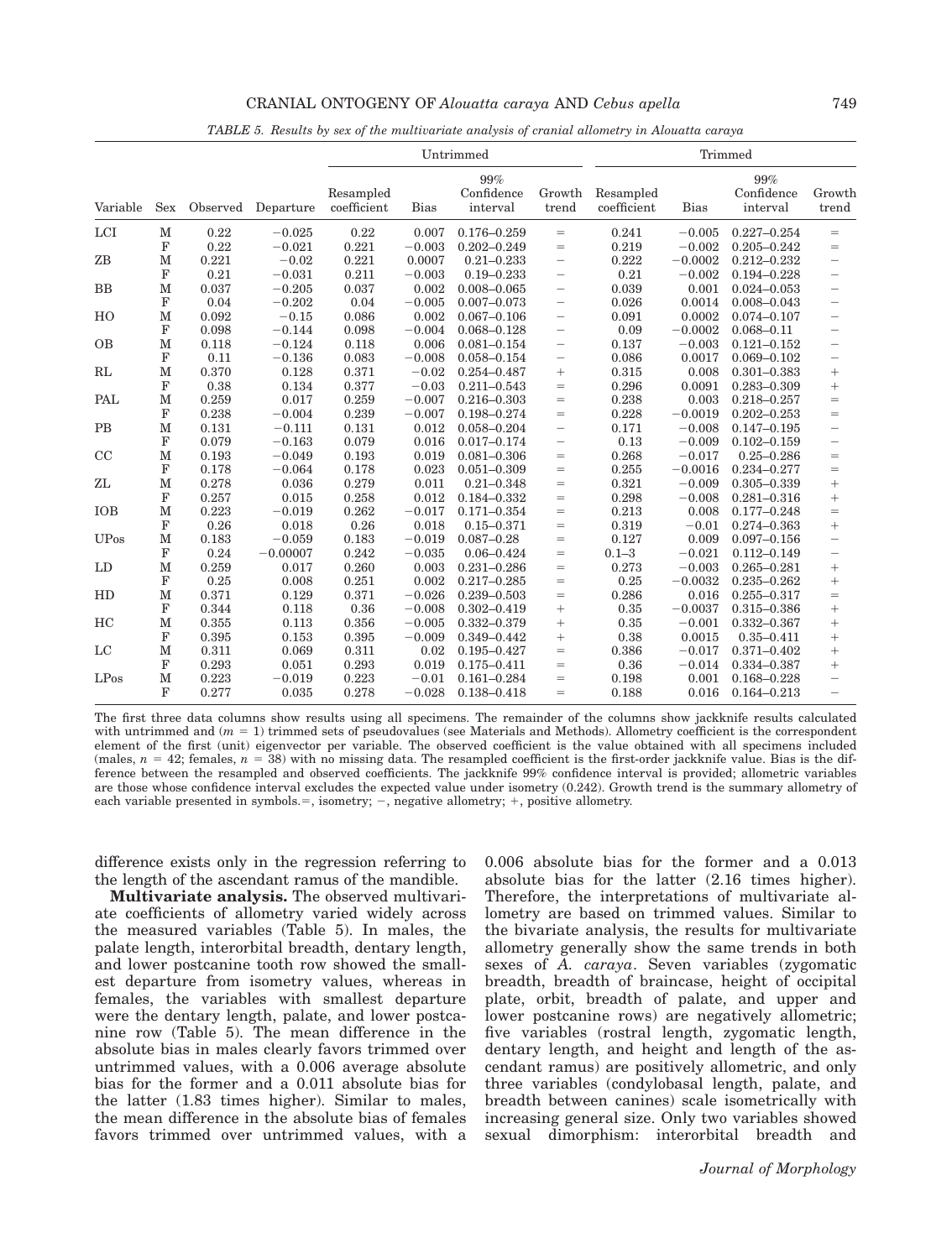height of dentary (both isometric in males and positively allometric in females). A comparison of bivariate and multivariate allometry indicated that 12 of 17 variables showed the same trend. The remaining variables showed trends partially or totally different in both methods.

**Skull modeling in A. caraya.** On the basis of the multivariate analysis with trimmed jackknife estimates of allometry, the quantitative trends in the modeling of the skull in A. caraya are described as follows. Condylobasal length, a commonly used indicator of cranial size, is ontogenetically isometric in both sexes. The braincase grows at a slower pace than the rest of the skull in both sexes, as do other measured neurocranial components, such as the height of the occipital plate and orbit. Thus, the two main dimensions of the braincase (height and breadth) share a markedly negative allometric growth of similar magnitude (Table 5). The temporal space, which contains the temporalis muscle, grows at a slow pace in both sexes considering the negative allometry of the zygomatic breadth. Nevertheless, the negative allometry of this measurement shows values that are notably higher compared with the trends observed in the breadth of braincase (Table 5). Thus, the space for the temporalis expands by the combination of the slightly negative allometry of the zygomatic breadth with the strongly negative allometry of the braincase breadth. In addition, the craniocaudal space for the temporalis muscle grows at a fast pace because the zygomatic length is positively allometric in both sexes. In relative terms, the palate in both sexes lengthens as the animal grows as the result of isometric length scaling and negative breadth scaling. However, the breadth of the palate in its anterior region, represented by the canine–canine breadth, scales isometrically. The interorbital space shows sexual dimorphism, as this measurement grows at a faster pace than the rest of the skull in females, whereas it is isometric in males (see above). In addition, another dimension of the facial skeleton, the rostral length, scales positively in both sexes. Both tooth rows (upper and lower) seem to be coordinated because they grow at approximately the same pace, being negatively allometric in males and females. The mandible is a structure that grows at a fast pace in general because its length and both dimensions of the ascendant ramus are positively allometric. Nonetheless, the vertical dimensions of the mandible grow relatively faster in females (positive) than in males (isometric). In particular, the mandible becomes more robust, and the ascendant ramus becomes relatively higher in larger specimens. These results indicate that males and females of A. caraya show a similar pattern of cranial growth, with sexual dimorphism in the rate of growth restricted to a few variables such as the interorbital breadth and height of the dentary (Table 2).

### Cranial Allometry in Cebus apella

Univariate analysis. The univariate analysis indicates that both sexes are very similar in linear distance in the earlier juvenile stage considered for this test. However, all male means tend to be larger than their female counterparts (Table 2), and the only statistically significant differences in variables at these stages are found in the condylobasal length and dentary length in stage 3. Starting in stage 4 and continuing through stage 5, there is a tendency for the number of significant sexual differences to increase with males showing higher means (Table 3). From stage 4, significant sexual differences were detected in variables related to the dental arcade (breadth between canines, length, and breadth of the palate) and components associated with the masticatory apparatus (zygomatic breadth and length, rostrum, height of dentary, and length of the ascendant ramus). Strong sexual dimorphism exists in the mature adult stage for all variables, except in the breadth of the braincase.

Bivariate analysis. The correlation coefficients for breadth of braincase and height of the occipital plate show that they are not correlated with the condylobasal length in either sex (Table 6). Regressions indicate that the palatine length and breadth between canines scale isometrically with respect to the condylobasal length in both sexes. Several traits exhibit sexual dimorphism. Males show positive allometry in zygomatic breadth and interorbital breadth (both isometric in females), whereas in females, positive allometry appears in the lower postcanine tooth row (isometric in males). Only in the palatine breadth and upper postcanine tooth row, males showed negative allometry, but isometry in females. In both sexes, some variables, such as dentary length, height of dentary at the  $M^2$ level, height and length of the ascendant ramus of the mandible, rostrum, and zygomatic length, increase with positive allometry. The only variables that increase with exponents statistically lower than 1 are neurocranial variables, such as orbital breadth, breadth of braincase, and height of the occipital plate (both sexes), and some variables related to the masticatory apparatus, such as the aforementioned palatine breadth and upper postcanine tooth row in males. Except in the cases of the zygomatic breadth, breadth between canines, orbits, interorbital width, and length of the ascendant ramus, the coefficients for females were always higher than those calculated for males. Regarding the constant  $a$ , the intercepts are significantly higher in males in two cases (rostrum length and upper postcanine tooth row).

Multivariate analysis. The observed multivariate coefficients of allometry also varied widely across variables in C. apella (Table 7). In males, several variables show a small departure from isometry, such as the condylobasal length, rostrum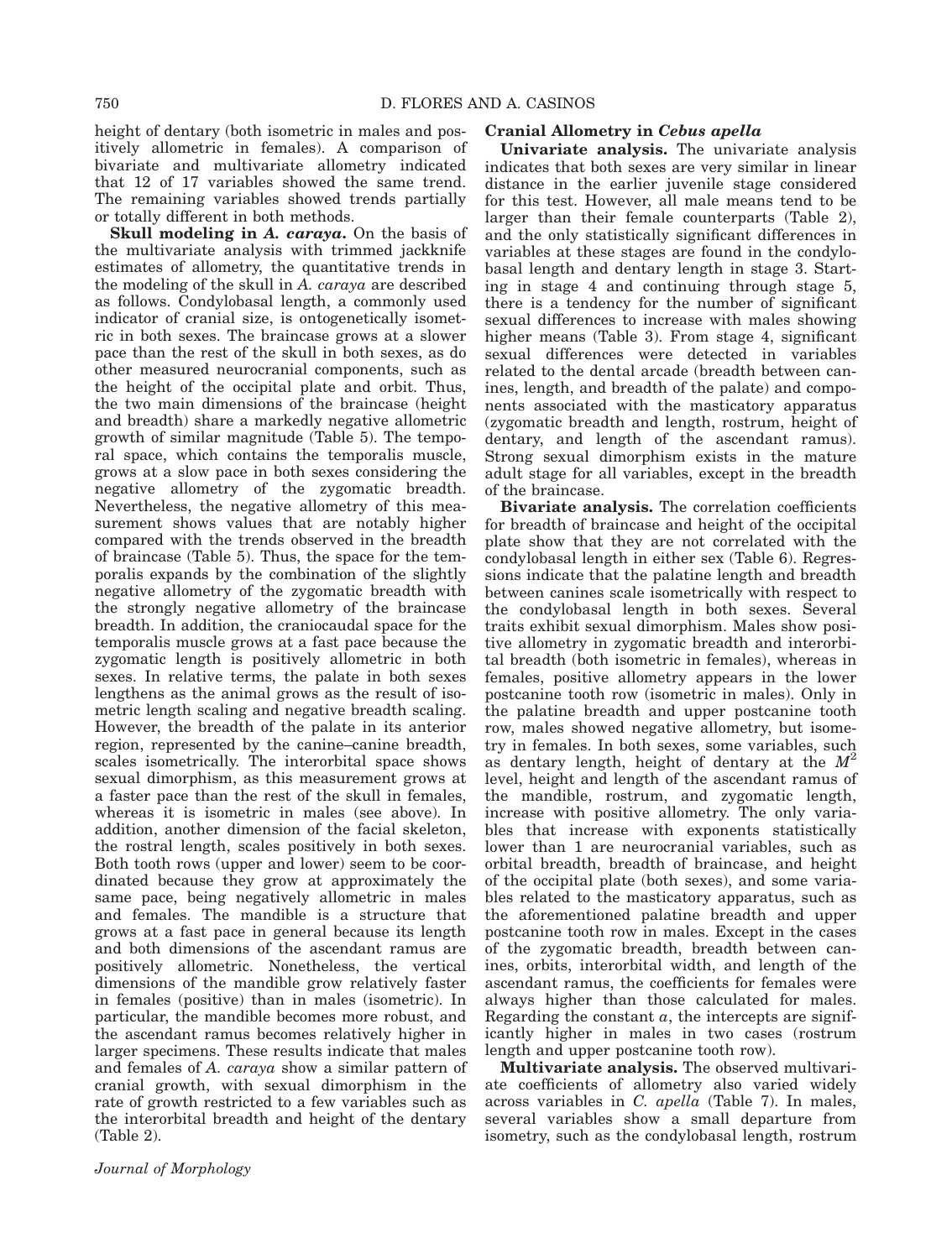| CRANIAL ONTOGENY OF Alouatta caraya AND Cebus apella |  |  | 751 |
|------------------------------------------------------|--|--|-----|
|                                                      |  |  |     |

TABLE 6. Summary of regressions by sex on the condylobasal length of the skull of Cebus apella using reduced major axis

| Variable   | <b>Sex</b> | $\boldsymbol{N}$ | $\,$ R | $y-intercept$ | $\boldsymbol{b}$ | y-intercept confidence interval | b confidence interval |
|------------|------------|------------------|--------|---------------|------------------|---------------------------------|-----------------------|
| ZB         | Males      | 55               | 0.973  | 0.383         | 1.192            | $0.285 - 0.547$                 | $1.127 - 1.26$        |
|            | Females    | 51               | 0.96   | 0.813         | 1.015            | $0.593 - 1.141$                 | $0.965 - 1.05$        |
| <b>BB</b>  | Males      | 55               | 0.135  | 11.773        | 0.364            | 7.612-17.123                    | $0.264 - 0.402$       |
|            | Females    | 53               | 0.27   | 7.732         | 0.465            | 4.498-13.345                    | $0.35 - 0.512$        |
| HO         | Males      | 54               | 0.168  | 5.121         | 0.431            | 3.078-8.81                      | $0.333 - 0.503$       |
|            | Females    | 51               | 0.125  | 3.545         | 0.555            | 1.789-7.012                     | $0.391 - 0.687$       |
| <b>OB</b>  | Males      | 55               | 0.9    | 0.736         | 0.784            | $0.499 - 1.035$                 | $0.692 - 0.832$       |
|            | Females    | 54               | 0.933  | 0.703         | 0.765            | $0.514 - 1.004$                 | $0.704 - 0.823$       |
| RL         | Males      | 55               | 0.837  | 0.108         | 1.216            | $0.067 - 0.202$                 | $1.09 - 1.361$        |
|            | Females    | 54               | 0.868  | 0.023         | 1.685            | $0.0012 - 0.032$                | $1.467 - 1.9$         |
| PAL        | Males      | 54               | 0.954  | 0.523         | 0.977            | $0.412 - 0.693$                 | $0.903 - 1.025$       |
|            | Females    | 51               | 0.939  | 0.418         | 1.043            | $0.283 - 0.605$                 | $0.941 - 1.122$       |
| <b>PB</b>  | Males      | 55               | 0.872  | 0.533         | 0.853            | $0.356 - 0.813$                 | $0.765 - 0.928$       |
|            | Females    | 54               | 0.935  | 0.372         | 0.925            | $0.277 - 0.504$                 | $0.876 - 1.003$       |
| CC         | Males      | 55               | 0.966  | 0.423         | 0.976            | $0.312 - 0.586$                 | $0.897 - 1.031$       |
|            | Females    | 54               | 0.883  | 0.499         | 0.918            | $0.313 - 0.812$                 | $0.836 - 1.038$       |
| ZL         | Males      | 54               | 0.268  | 0.545         | 1.098            | 0.188-1.723                     | 1.072-1.197           |
|            | Females    | 54               | 0.962  | 0.228         | 1.181            | $0.168 - 0.312$                 | 1.084-1.221           |
| <b>IOB</b> | Males      | 55               | 0.867  | 0.022         | 1.335            | $0.013 - 0.04$                  | 1.153-1.501           |
|            | Females    | 54               | 0.668  | 0.097         | 0.974            | $0.039 - 0.179$                 | $0.785 - 1.113$       |
| UPpos      | Males      | 55               | 0.748  | 1.635         | 0.617            | $1.015 - 2.6$                   | $0.513 - 0.702$       |
|            | Females    | 54               | 0.866  | 0.44          | 0.946            | $0.275 - 0.723$                 | 0.799-1.024           |
| LD         | Males      | 52               | 0.987  | 0.245         | 1.272            | $0.186 - 0.321$                 | 1.206-1.319           |
|            | Females    | 51               | 0.963  | 0.221         | 1.315            | $0.182 - 0.3$                   | $1.25 - 1.41$         |
| HD         | Males      | 52               | 0.967  | 0.048         | 1.442            | $0.026 - 0.058$                 | $1.307 - 1.52$        |
|            | Females    | 52               | 0.912  | 0.028         | 1.582            | $0.012 - 0.037$                 | 1.412-1.755           |
| HC         | Males      | 52               | 0.955  | 0.033         | 1.702            | $0.015 - 0.049$                 | $1.57 - 1.821$        |
|            | Females    | 51               | 0.987  | 0.026         | 1.832            | $0.013 - 0.03$                  | 1.675-1.933           |
| LC         | Males      | 52               | 0.977  | 0.037         | 1.634            | $0.019 - 0.04$                  | 1.507-1.724           |
|            | Females    | 51               | 0.934  | 0.031         | 1.608            | $0.018 - 0.043$                 | 1.476-1.721           |
| LPos       | Males      | 52               | 0.873  | 0.386         | 0.994            | $0.213 - 0.67$                  | $0.862 - 1.12$        |
|            | Females    | 52               | 0.901  | 0.068         | 1.456            | $0.031 - 0.11$                  | 1.278-1.61            |

 $N$ , sample size;  $R$ , coefficient of correlation;  $b$ , slope of the regression or coefficient of allometry. Abbreviations as in Figure 1.

length, and interorbital breadth, whereas in females, the zygomatic breadth exhibits the smallest departure from isometry (Table 7). Unlike the bias observed in both sexes of A. caraya, the mean difference in the absolute bias in males of C. apella clearly favors untrimmed over trimmed values, with a 0.0008 average absolute bias for the former and 0.0056 for the latter (seven times higher). Similarly, the mean difference in the absolute bias of females also favors untrimmed over trimmed values (although in lesser degree), with a 0.0032 absolute bias for the former and 0.004 for the latter (1.25 times higher). Therefore, the interpretations of multivariate allometry in C. apella were based on untrimmed values. Results for multivariate allometry show the same general trends in males and females of C. apella, except some punctual variables. Six variables (breadth of the braincase, height of the occipital plate, orbital breadth, breadth of palate, breadth between canines, and upper postcanine row) were negatively allometric; four variables (length and height of the dentary and length and height of the ascendant ramus) were positively allometric, and only three variables (condylobasal length, rostrum length, and lower postcanine row) scaled isometrically with increasing general size. Four variables showed sexual

dimorphism: interorbital breadth (isometric in males and negatively allometric in females), zygomatic breadth and length (positively allometric in males and isometric in females), and length of palate (negatively allometric in males and isometric in females). A comparison of bivariate and multivariate allometry indicates that 8 of 17 variables showed the same trend in multivariate and bivariate allometry. Those variables include both neurocranial and mandibular components. The remaining variables showed trends that were partially or totally different in both methods.

**Skull modeling in C. apella.** On the basis of the multivariate analysis with untrimmed jackknife estimates of allometry, the quantitative trends in the modeling of the skull in C. apella are as follows: condylobasal length in C. apella is ontogenetically isometric only in both sexes, and all neurocranial measurements grow at a slower pace than the rest of the skull. The temporal space, which contains the temporalis muscle, grows faster in males considering the positive allometry of the zygomatic breadth, whereas this measurement is isometric in females. However, the allometric trends of the zygomatic breadth are notably higher compared with those obtained for the braincase in both sexes (Table 7). Thus, the space for the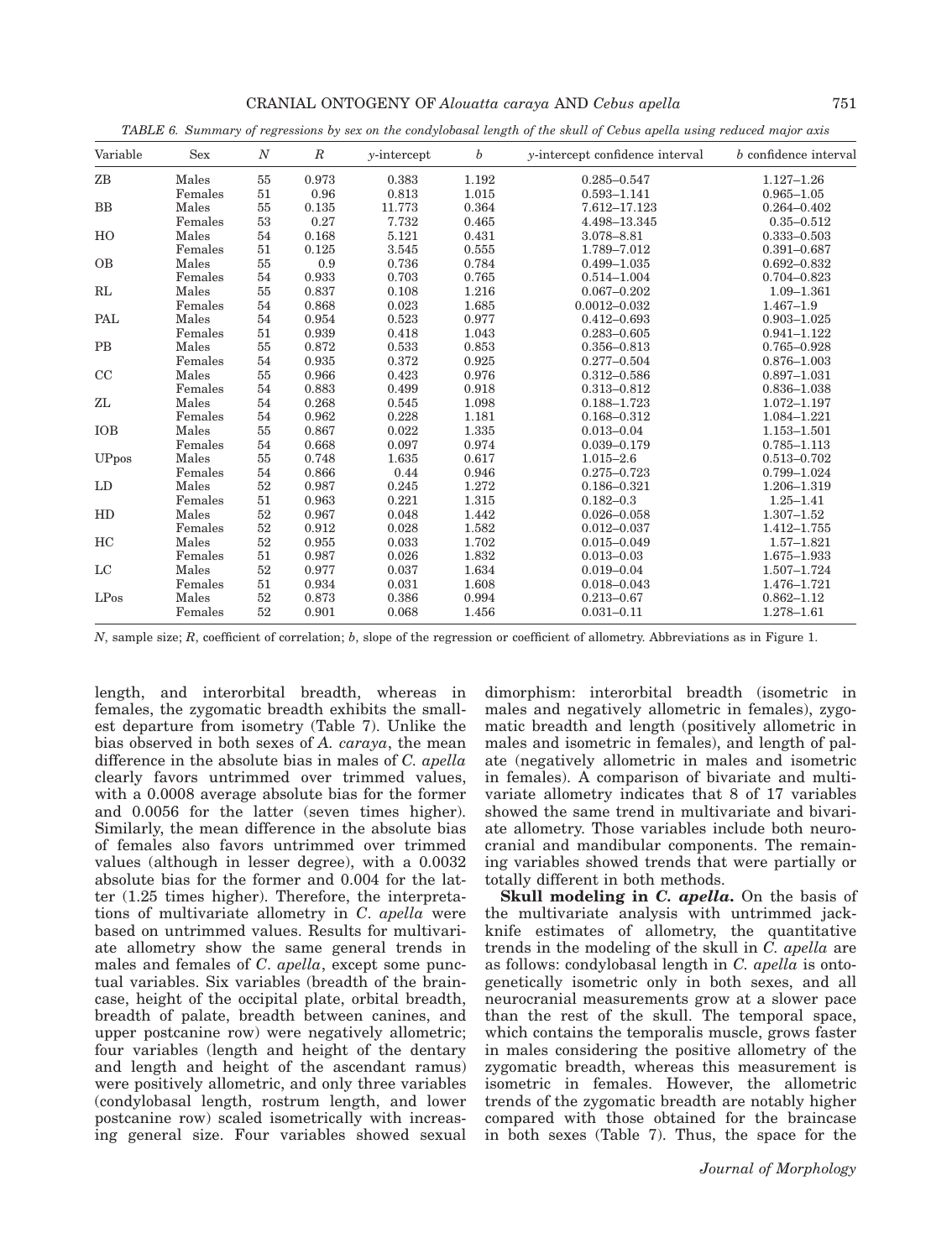TABLE 7. Results by sex of the multivariate analysis of cranial allometry in Cebus apella

|             |             |       |                    |                          | Untrimmed   |                               |                                 |                          |             | Trimmed                       |                          |
|-------------|-------------|-------|--------------------|--------------------------|-------------|-------------------------------|---------------------------------|--------------------------|-------------|-------------------------------|--------------------------|
| Variable    | Sex         |       | Observed Departure | Resampled<br>coefficient | <b>Bias</b> | 99%<br>Confidence<br>interval | Growth<br>trend                 | Resampled<br>coefficient | <b>Bias</b> | 99%<br>Confidence<br>interval | Growth<br>trend          |
| LCI         | М           | 0.23  | $-0.011$           | 0.231                    | $-0.0003$   | $0.216 - 0.246$               | $=$                             | 0.232                    | $-0.0006$   | $0.22 - 0.244$                | $=$                      |
|             | F           | 0.224 | $-0.018$           | 0.225                    | $-0.0009$   | $0.201 - 0.248$               | $=$                             | 0.219                    | 0.0018      | $0.204 - 0.234$               |                          |
| ZB          | $\mathbf M$ | 0.259 | 0.017              | 0.26                     | 0.0002      | $0.248 - 0.282$               | $+$                             | 0.265                    | $-0.0026$   | $0.249 - 0.282$               | $+$                      |
|             | $_{\rm F}$  | 0.239 | $-0.003$           | 0.24                     | $-0.0016$   | $0.203 - 0.276$               | $=$                             | 0.233                    | 0.0019      | $0.211 - 0.254$               | $=$                      |
| BB          | $\mathbf M$ | 0.006 | $-0.248$           | 0.005                    | 0.005       | $0.04 - 0.034$                | $\qquad \qquad -$               | 0.011                    | $-0.04$     | $0.004 - 0.033$               | $\overline{\phantom{0}}$ |
|             | $\mathbf F$ | 0.027 | $-0.2215$          | 0.028                    | 0.0017      | $0.032 - 0.088$               | $\overline{\phantom{0}}$        | 0.009                    | 0.0073      | $0.021 - 0.039$               | $\overline{\phantom{0}}$ |
| HO          | $\mathbf M$ | 0.017 | $-0.225$           | 0.018                    | $-0.0007$   | $0.01 - 0.046$                | $\overline{\phantom{m}}$        | 0.02                     | $-0.0021$   | $0.008 - 0.045$               | $\qquad \qquad -$        |
|             | $\mathbf F$ | 0.008 | $-0.234$           | 0.008                    | 0.0027      | $0.063 - 0.08$                | $\overline{\phantom{m}}$        | 0.017                    | $-0.0017$   | $0.043 - 0.078$               |                          |
| <b>OB</b>   | $\mathbf M$ | 0.159 | $-0.083$           | 0.159                    | $-0.0003$   | $0.132 - 0.186$               | $\overline{\phantom{m}}$        | 0.157                    | 0.0006      | $0.136 - 0.178$               | $\overline{\phantom{0}}$ |
|             | F           | 0.187 | $-0.055$           | 0.187                    | 0.00012     | $0.156 - 0.217$               | $\overline{\phantom{m}}$        | 0.192                    | $-0.0026$   | $0.169 - 0.215$               | $\overline{\phantom{0}}$ |
| RL          | $\mathbf M$ | 0.228 | $-0.014$           | 0.257                    | $-0.0015$   | $0.208 - 0.306$               | $=$                             | 0.258                    | $-0.0021$   | $0.218 - 0.299$               | $=$                      |
|             | $\mathbf F$ | 0.316 | 0.074              | 0.316                    | 0.0004      | $0.114 - 0.419$               | $=$                             | 0.301                    | 0.0078      | $0.212 - 0.39$                | $=$                      |
| PAL         | $\mathbf M$ | 0.224 | $-0.018$           | 0.224                    | $-0.0005$   | $0.202 - 0.23$                | $\overbrace{\phantom{1232211}}$ | 0.224                    | $-0.0007$   | $0.206 - 0.228$               | $\overline{\phantom{0}}$ |
|             | $\mathbf F$ | 0.215 | $-0.027$           | 0.215                    | $-0.0006$   | $0.17 - 0.261$                | $=$                             | 0.213                    | 0.00038     | $0.180 - 0.24$                | $\overline{\phantom{0}}$ |
| PB          | $\mathbf M$ | 0.17  | $-0.072$           | 0.171                    | $-0.0004$   | $0.132 - 0.209$               | $\qquad \qquad -$               | 0.162                    | 0.004       | $0.136 - 0.189$               |                          |
|             | ${\bf F}$   | 0.193 | $-0.049$           | 0.194                    | 0.0013      | $0.147 - 0.24$                | $\overline{\phantom{m}}$        | 0.207                    | $-0.0056$   | $0.173 - 0.23$                | $\overline{\phantom{0}}$ |
| CC          | $\mathbf M$ | 0.217 | $-0.025$           | 0.218                    | $-0.00007$  | $0.186 - 0.239$               | $\qquad \qquad -$               | 0.220                    | $-0.0013$   | $0.195 - 0.246$               | $\overline{\phantom{0}}$ |
|             | ${\bf F}$   | 0.185 | $-0.057$           | 0.185                    | 0.00002     | $0.141 - 0.230$               | $\overline{\phantom{m}}$        | 0.189                    | $-0.0018$   | $0.158 - 0.22$                | $\overline{\phantom{0}}$ |
| ZL          | $\mathbf M$ | 0.297 | 0.055              | 0.297                    | 0.00031     | $0.266 - 0.328$               | $^{+}$                          | 0.302                    | $-0.021$    | $0.278 - 0.326$               | $^{+}$                   |
|             | $\mathbf F$ | 0.261 | 0.019              | 0.262                    | 0.0003      | $0.209 - 0.314$               | $=$                             | 0.264                    | $-0.0007$   | $0.226 - 0.301$               | $=$                      |
| <b>IOB</b>  | $\mathbf M$ | 0.251 | 0.009              | 0.252                    | $-0.0003$   | $0.196 - 0.307$               | $=$                             | 0.254                    | $-0.0016$   | $0.209 - 0.299$               | $=$                      |
|             | $\mathbf F$ | 0.159 | $-0.083$           | 0.159                    | 0.00032     | $0.065 - 0.24$                | $\overline{\phantom{m}}$        | 0.175                    | $-0.0078$   | $0.117 - 0.234$               | $\overline{\phantom{0}}$ |
| <b>UPos</b> | $\mathbf M$ | 0.118 | $-0.124$           | 0.118                    | $-0.0016$   | $0.086 - 0.151$               | $\overline{\phantom{m}}$        | 0.111                    | $-0.002$    | $0.085 - 0.137$               | $\overline{\phantom{0}}$ |
|             | $\mathbf F$ | 0.167 | $-0.075$           | 0.167                    | $-0.0002$   | $0.106 - 0.227$               | $\qquad \qquad -$               | 0.152                    | 0.0055      | $0.111 - 0.192$               | $\overline{\phantom{0}}$ |
| LD          | $\mathbf M$ | 0.292 | 0.05               | 0.292                    | $-0.0003$   | $0.267 - 0.318$               | $\! + \!\!\!\!$                 | 0.295                    | $-0.0015$   | $0.277 - 0.313$               | $^{+}$                   |
|             | $\mathbf F$ | 0.287 | 0.045              | 0.288                    | $-0.0016$   | $0.251 - 0.342$               | $^{+}$                          | 0.281                    | 0.0017      | $0.256 - 0.306$               | $^{+}$                   |
| HD          | $\mathbf M$ | 0.303 | 0.061              | 0.304                    | $-0.0003$   | $0.262 - 0.346$               | $\! + \!\!\!\!$                 | 0.299                    | 0.0022      | $0.267 - 0.331$               | $^{+}$                   |
|             | $\mathbf F$ | 0.356 | 0.114              | 0.356                    | $-0.0029$   | $0.291 - 0.421$               |                                 | 0.344                    | 0.0035      | $0.3 - 0.387$                 | $^{+}$                   |
| HC          | $\mathbf M$ | 0.374 | 0.132              | 0.375                    | 0.0001      | $0.34 - 0.41$                 | $^{+}$                          | 0.383                    | $-0.0041$   | $0.363 - 0.403$               | $^{+}$                   |
|             | F           | 0.387 | 0.145              | 0.387                    | $-0.038$    | $0.332 - 0.443$               |                                 | 0.367                    | 0.0055      | $0.343 - 0.395$               | $^{+}$                   |
| $_{\rm LC}$ | $\mathbf M$ | 0.364 | 0.122              | 0.365                    | $-0.0004$   | $0.336 - 0.393$               | $^{+}$                          | 0.364                    | 0.0002      | $0.339 - 0.388$               | $^{+}$                   |
|             | $\mathbf F$ | 0.352 | 0.11               | 0.353                    | $-0.0014$   | $0.294 - 0.411$               | $^{+}$                          | 0.336                    | 0.0071      | $0.297 - 0.374$               | $^{+}$                   |
| LPos        | M           | 0.221 | $-0.021$           | 0.222                    | $-0.0024$   | $0.156 - 0.287$               | $=$                             | 0.202                    | 0.0073      | $0.155 - 0.24$                | $\overline{\phantom{0}}$ |
|             | F           | 0.217 | $-0.025$           | 0.218                    | 0.00029     | $0.17 - 0.265$                | $=$                             | 0.208                    | 0.0051      | $0.178 - 0.237$               | $\overline{\phantom{0}}$ |

The first three data columns show results using all specimens. The remainder of the columns show jackknife results calculated with untrimmed and  $(m = 1)$  trimmed sets of pseudovalues (see Materials and Methods). Allometry coefficient is the correspondent element of the first (unit) eigenvector per variable. The observed coefficient is the value obtained with all specimens included (males,  $n = 57$ ; females,  $n = 53$ ) with no missing data. The resampled coefficient is the first-order jackknife value. Bias is the difference between the resampled and observed coefficients. The jackknife 99% confidence interval is provided; allometric variables are those whose confidence interval excludes the expected value under isometry (0.242). Growth trend is the summary allometry of each variable presented in symbols. $=$ , isometry;  $-$ , negative allometry;  $+$ , positive allometry.

temporalis expands by the combination of the positive allometry (in males) or isometry (in females) of the zygomatic breadth with the strongly negative allometry of the braincase. In addition, the craniocaudal space for the temporalis muscle grows faster in males because the zygomatic length shows positive allometry, whereas it is isometric in females. In relative terms, the palate grows in a complex way showing sexual differences. In males, both the length and breadth are negatively allometric. In females, the palate length is isometric, and the breadth is negatively allometric (as is also observed in both sexes of A. caraya). In addition, the breadth of the anterior portion of the palate (breadth between canines) is allometrically negative in both sexes. As in A. caraya, the interorbital breadth shows sexual dimorphism

because it is isometric in males in C. apella, whereas it is negatively allometric in females. In addition, other dimensions of the facial skeleton, such as rostral length, scale positively in both sexes. The growth of the upper and lower tooth rows is not coordinated in either sex, as is also seen in A. caraya, because the upper postcanine row scales negatively, whereas its lower counterpart scales isometrically. The mandible is a structure that grows with positive allometry in both sexes in all variables considered. The mandible becomes robust, and the ascendant ramus is notably developed in older specimens. These results also indicate that both males and females of C. apella exhibit an almost similar pattern of cranial growth and that sexual dimorphism in the rate of growth is merely restricted to the condylobasal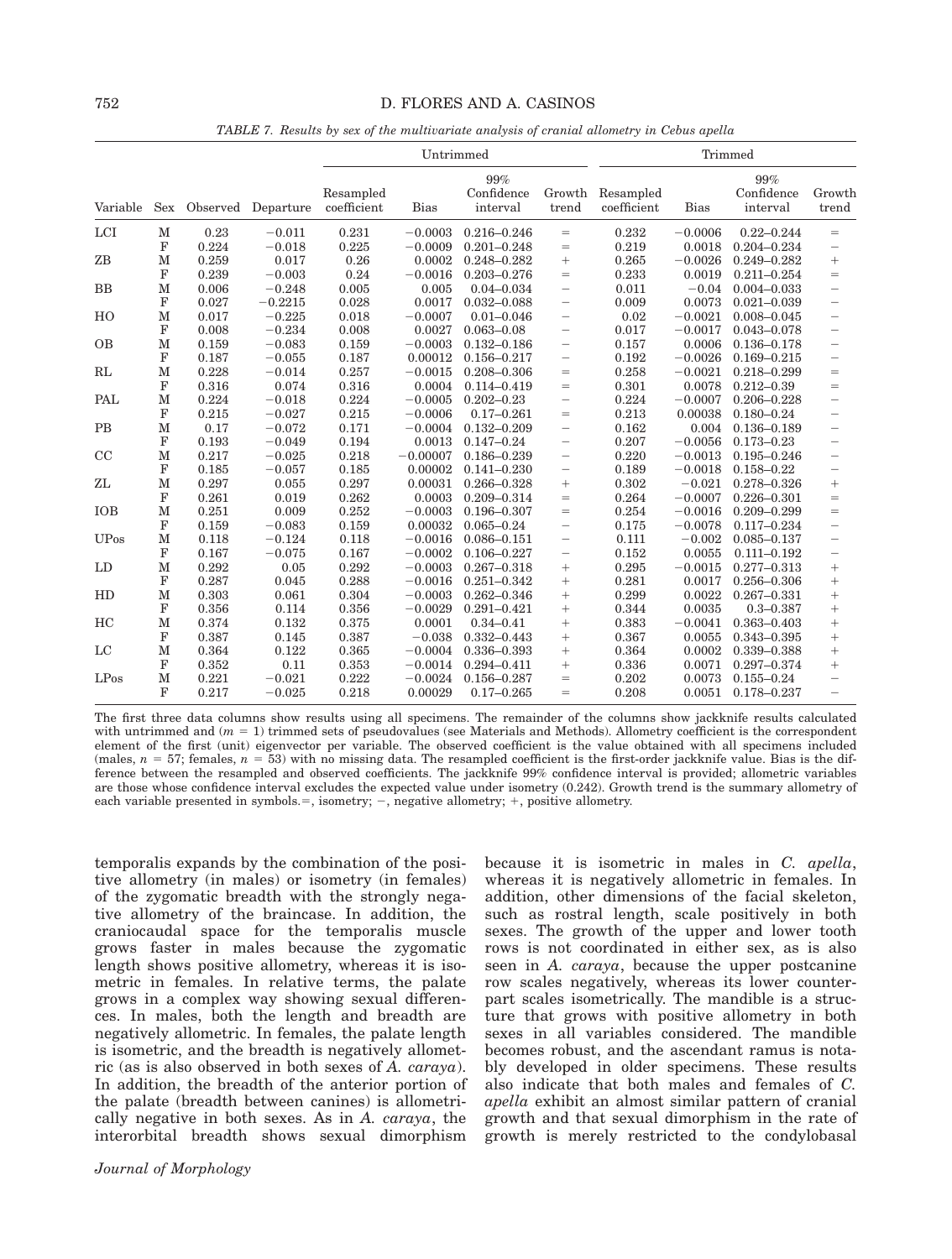length, zygomatic breadth, length of zygoma, length of the palate, and interorbital breadth.

### DISCUSSION

Although a number of studies have provided a detailed description of the ontogeny of dimorphism in New World monkeys (e.g., Plavcan and Gomez, 1993; Ravosa and Ross, 1994; Masterson, 1997; O'Higgins et al., 2001; Blanco and Godfrey, 2006), our understanding of ontogeny in many species remains incomplete. The cranial growth pattern described in C. apella and A. caraya shows several sexual differences resulting from the differential extent of common growth trajectories between sexes (Fig. 2). Such a pattern was also found among old world dimorphic primates, such as gorillas and chimpanzees (Shea, 1986). In a broader context, this kind of pattern (both intraspecific and between related species) may be widespread because changes in hormonal growth control provide a simple physiological basis for these coordinated alterations in growth rates (Tanner, 1988; Shea, 1992; Klingenberg, 1998). According to Shea (1986), males become dimorphic in craniofacial structures because of faster growth by rate hypermorphosis (i.e., males of the same age as females develop progressively larger craniofacial structures but attain maturity at the same chronological age) or males can grow for a longer duration via time hypermorphosis (i.e., males of the same age as females have for most of the time similarly sized craniofacial structures but are larger at a later chronological age).

These ontogenetic processes have been linked to different socioecological strategies, and it is also possible that both may act in conjunction or at different times of development (Wiley, 1974; Ralls,



Fig. 2. Bivariate scatterplots (RMA) of zygomatic breadth on condylobasal length in males (crosses) and females (squares) of Alouatta caraya. Dashed line indicates males.

1977; Jarman, 1983; Shea, 1986; Ravosa, 1991; Masterson, 1997). Males of A. caraya and C. apella are bigger than females in almost all cranial variables considered (Tables 1 and 2), and the percentage of bimaturism is similar in both taxa (i.e., the difference of age at growth cessation in males and females is similar in both species; see Table 2 in Leigh, 1992), with males growing for a longer time. In both species, sexual maturity occurs at about 90 months in males and 54 months in females. Therefore, the highly similar allometric trends observed in most variables for both sexes suggest that males become dimorphic mainly because they grow for a longer time (time hypermorphosis), with clearly different offsets between sexes. A similar pattern was also found by Masterson (1997) for alternative cranial variables in C. apella, although a lack of bimaturism was suggested for this species (contra Leigh, 1992). However, a detailed examination of our results for growth trajectories in C. apella and A. caraya also suggests the existence of differences in the mode of cranial growth in each sex (Tables 4–7), i.e., a common trajectory does not explain a considerable proportion of adult sexual dimorphism (Figs. 3 and 4). Therefore, we discuss the skull modeling of both species in terms of allometric growth.

# Ontogeny of the Skull Dimorphism in A. caraya

Males of A. *caraya* have some cranial dimensions that grow at a slower pace than in females (Tables 4 and 5), although the final size of condylo-



Fig. 3. Bivariate scatterplots (RMA) of zygomatic breadth on condylobasal length in males (crosses) and females (squares) of Cebus apella. Dashed line indicates males.

Journal of Morphology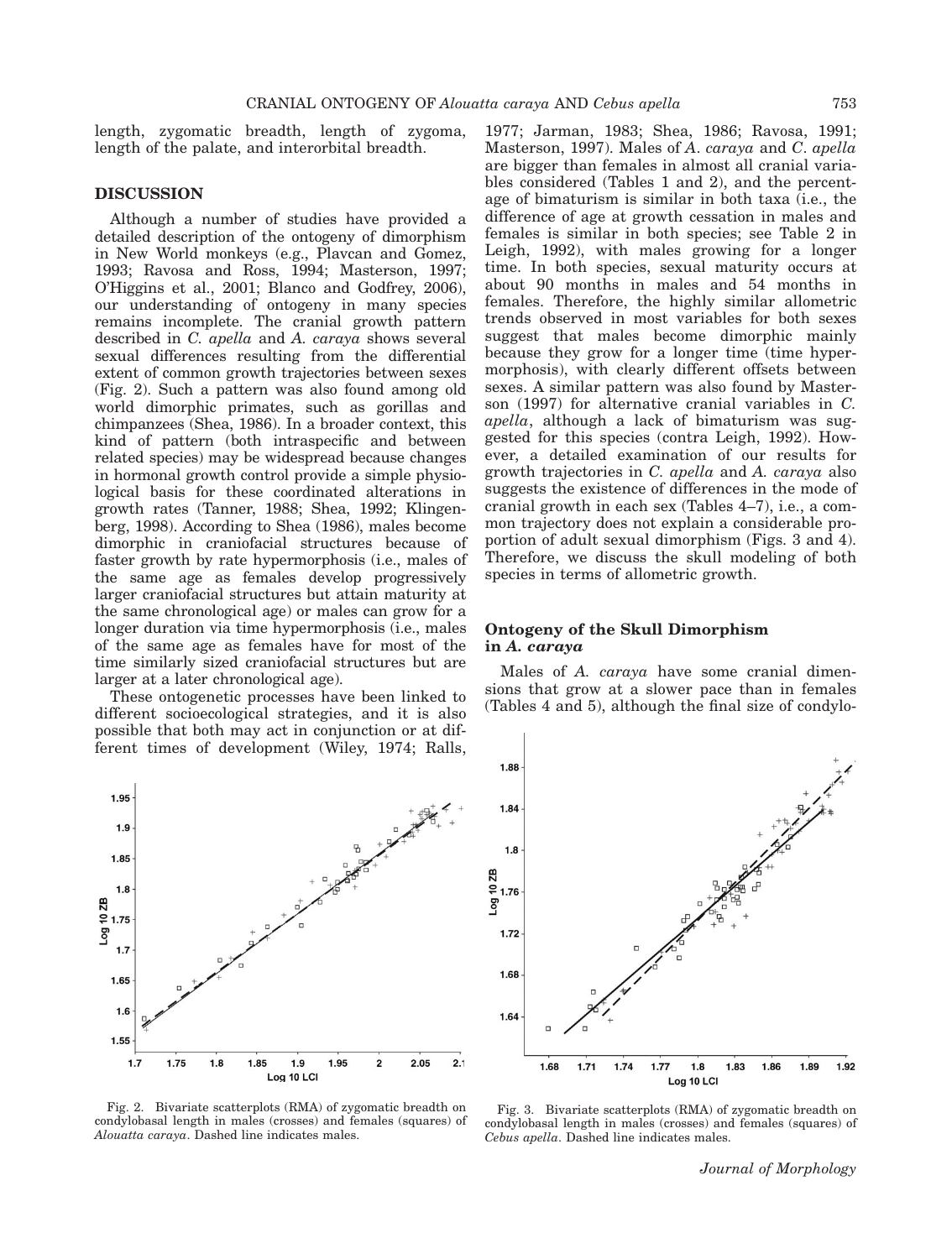

Fig. 4. Bivariate scatterplots (RMA) of rostrum length on condylobasal length in males (crosses) and females (squares) of Cebus apella. Dashed line indicates males.

basal length is still statistically higher in males (Table 3), suggesting an important influence of the prolongation of time of growth as generator of sexual dimorphism. Additionally, the same trend being observed for the condylobasal length, length of palate, and breadth between canines (isometric) in both sexes implies that the dimorphism is likely due to the strong bimaturism of A. caraya (i.e., time hypermorphosis), whereas the significant difference in the rostrum length is also accompanied by higher allometric trends in males (rate hypermorphosis). Males and females of A. caraya generally have similar infant sizes (Table 3). Significant differences in size only appear in later stages during the ontogeny, approximately when the permanent M2 is erupted. Nevertheless, several variables showed significant dimorphism only in subadult stages, becoming nonsignificant in the adult terminal stage (Table 3), as those related to the mandible and the zygomatic length (although most variables were significantly bigger in adult males of the final age class). Ravosa and Ross (1994) also found that a number of sexual differences were statistically significant from early stages of growth in Alouatta seniculus (although this pattern was preserved to adult stages), with rate hypermorphosis being the more important factor determining the sexual dimorphism. It is likely that both patterns (time and rate hypermorphosis) occur simultaneously in A. caraya and A. seniculus considering the similarity in several aspects of their biology (Thorington et al., 1979, 1984; Glander, 1980;

Milton, 1980; Crockett, 1987) and bimaturism (Leigh, 1992). The fact that some variables showed statistically significant differences between the sexes only in some subadult stages implies that interactions between different paces of growth in each sex cause transitional dimorphism, resulting in statistically nonsignificant differences when last age stage is reached. The pattern of transitional sexual differences also suggests causes linked to specific behavioral models. For instance, Thorington et al. (1979) observed some external characters of subadult males of Alouatta palliata that resemble those of females, which could be an effect that allows them to avoid the hostility of adult males. The fact that significant differences between sexes are observed in early stages but not in adult stages in A. caraya indicates that they are not involved in biological actions which avoid male competition, as has been stated for A. palliata. However, the cranial variables that are sexually different in the adult final stage (Table 3) are strongly correlated with trophic and masticatory function, which are important in the competition among adult males. Therefore, Thorrington's model could also be applicable to A. *caraya*.

#### Ontogeny of the Skull Dimorphism in C. apella

Our observations of significant sexual dimorphism are comparable in some aspects to that reported by Masterson (1997), taking into account the age stages considered in both studies. According to Masterson (1997), significant dimorphism in four neurocranial variables first emerges in the mid-juvenile stage (stage D3, i.e., when I1 permanent reaches the occlusal plane, which corresponds to age stage 2 in this study). Our results also show that significant sexual dimorphism occurs later in two of three neurocranial variables, but occurs in age stage 4 (i.e., when permanent P2, P3, and P4 are erupted, Table 3), which coincides approximately with stage D5 of Masterson (1997: Table 1). In our univariate analysis, only the condylobasal and dentary lengths exhibited early significant dimorphism, whereas for the remaining variables, dimorphism only appears later. Such sexual differences remain in both subadult and adult stages, a finding which is in agreement with Masterson (1997) and Corner and Richtsmeier (1991). In our analysis, rate hypermorphosis was detected in males, but it is highly probable that time hypermorphosis also exists considering the strong bimaturism for this species (see above). For instance, some variables (e.g., zygomatic length) grow faster than other variables in males according to multivariate results (Table 7), and others (e.g., zygomatic and interorbital breadths) show positive allometry in males (but isometry in females) in the reduced major axis analysis, accentuating the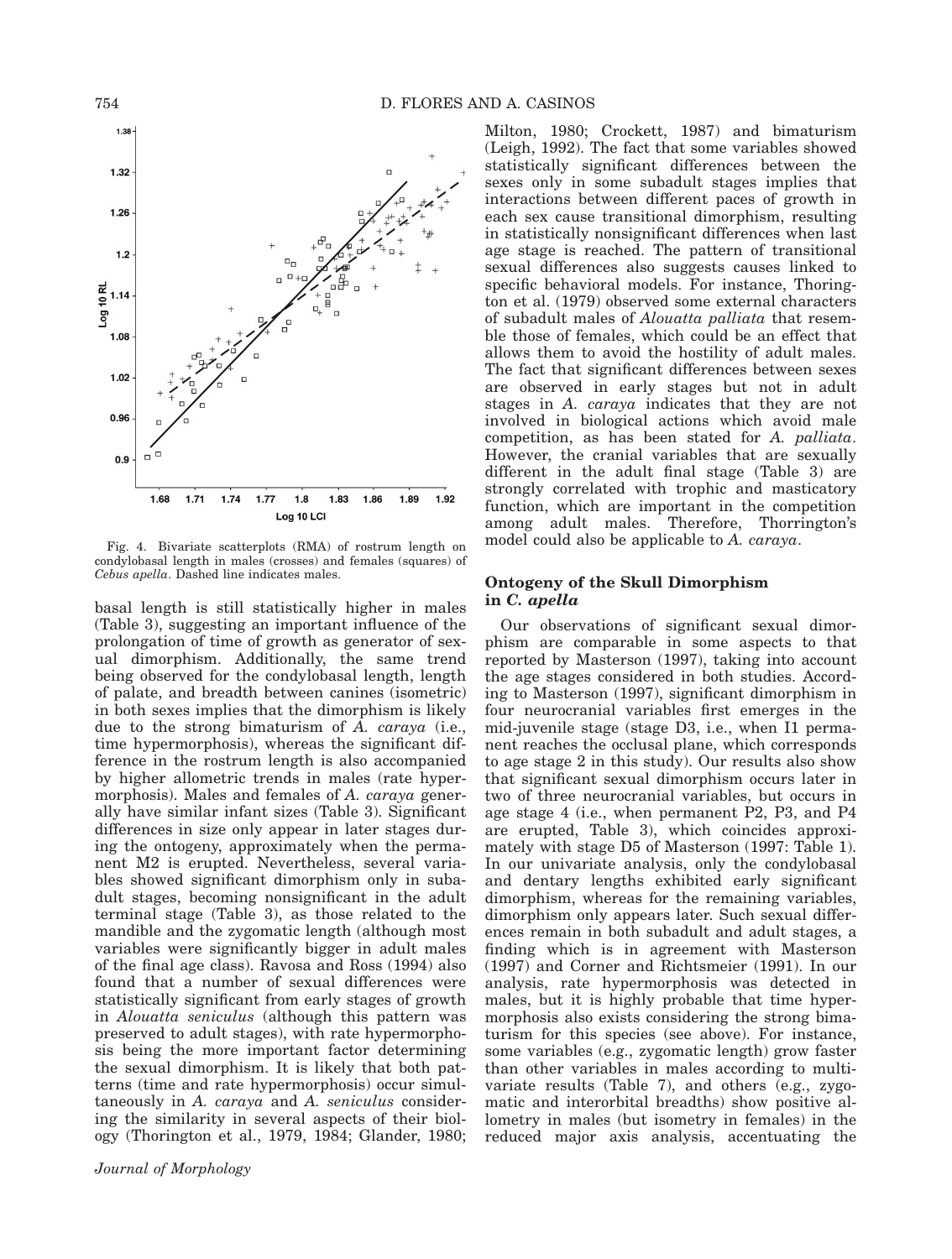dimorphism in the final size of adults (Table 6). Although Masterson's (1997) results generally indicate a common ontogenetic trajectory in both sexes (suggesting that sexual differences were present at the offset), we found departures from this pattern in specific cranial regions, demonstrating dimorphism in the rate of growth in variables mostly related to the masticatory apparatus, which was greater in males (Tables 6 and 7). Our results on the ontogeny of the masticatory apparatus are also in agreement with the conclusions of Cole (1992), who stated that males of C. apella possess the ability to generate higher bite force because of the larger muscle size and greater mechanical advantage of their masticatory apparatus. Indeed, the zygomatic length (positive in males and isometric in females, see Table 7) is related to the out lever arm and mechanical advantage at the posteriormost molar. In addition, the positive allometry of the zygomatic breadth in males, combined with the negative allometry of the braincase, also indicates a bigger space for the temporal musculature. However, although the allometric trends in all mandibular variables are positive in both sexes, the values for females are slightly higher both in bivariate and multivariate analyses (Tables 6 and 7). According to Masterson (1997), the male skull is an ontogenetically scaled-up version of the female skull in Cebus apella and C. albifrons. The significant differences in variables related to mastication between the species are explained by ecological divergence (C. apella consumes harder food than C. albifrons) and behavioral data, indicating a stronger degree of sexual selection in C. apella (Thorington, 1967; Terborgh, 1983). Although the diet composition of C. apella is relatively well known, little information on sexual differences in the foraging strategies, if indeed there are differences (e.g., Terborgh, 1983; Janson and Boinski, 1992), exists. In the upper and lower rows of teeth, females exhibit a faster rate of growth than males (Table 6), but both related variables show almost the same dimensions at the adult stage (Table 2), with differences being only marginally significant (Table 3). Shea and Gomez (1998) suggested that sexual dimorphism of postcanine tooth rows should be relatively low because dental morphogenesis appears to be controlled by genetic and epigenetic factors independent of systemic effects on facial growth.

### Compared Ontogeny of the Braincase

A. caraya and C. apella demonstrate a pattern wherein braincase and orbit size are dissociated from the growth detected for the remaining craniofacial variables. Considering the ontogenetically scaled trajectories in both sexes, it is expected that the sexual differences in neurocranial structures (which develop mostly during the prenatal growth

period) show minimal variation compared with other facial or somatic dimensions that develop and enlarge mainly postnatally (Gould, 1977; Lande, 1979; Shea, 1983; Riska and Atchley, 1985; Shea et al., 1987; Ravosa, 1991, 1992). However, considerable diversity in the mode of postnatal brain growth among primates exists (Leigh, 2004). In some species, the brain grows quickly during early or compressed phases of postnatal ontogeny, whereas in others, growth extends more evenly across the postnatal period. This fact is important in both life-history and cognitive contexts (Leigh, 2004). A comparison of the breadth of the braincase of C. apella at different stages indicates that there are no statistically significant differences (t-test with Bonferroni correction,  $P = 0.05/17$ ) between the earlier and subadult age classes, and only marginally significant differences if compared with adults and sexually mature stages. This suggests that the brain grows quickly during early and reduced phases of postnatal ontogeny, allocating brain growth to brief postnatal time period. Alternatively, the fact that the only statistically significant differences occur between the earlier stages and the last one also suggests that some period of brain growth is correlated with the age at reproductive maturity. Such findings are in accord with authors (e.g., Hartwig, 1995; Marroig, 2007) who have stated that Cebus is characterized by the highest prenatal growth rates and encephalization index among the New World monkeys, which is also observed in the very long braincase of the Cebus young.

Differences in the breadth of the braincase in A. caraya are significant among the earlier age stages and the remaining subadult and adult stages. This fact indicates that at least part of the growth of the braincase occur during almost the complete period of postnatal growth. Both modes of braincase growth have important implications for understanding the role of maternal metabolism in primate evolution (Martin, 1983, 1996; Leigh, 2004). For instance, females of C. apella incur heavy metabolic costs during pregnancy to support brain development in their offspring. In contrast, in juveniles of A. caraya, a larger percentage of the brain seems to grow for longer periods during postnatal growth, which may indicate higher lactational costs. Indeed, both C. apella and A. caraya are characterized by the existence of nonmaternal caregivers, but in the first species (with mostly prenatal brain growth), weaning occurs at 9 months, whereas in the latter (with uniform postnatal brain growth), weaning extends to 18 months. Brain growth during the postnatal period also facilitates that the costs are partly supported by individuals other than the mother (Leigh, 2004). Longer postnatal brain growth periods, such as seem to occur in A. caraya, increase the likelihood that nonmaternal caregivers will subsi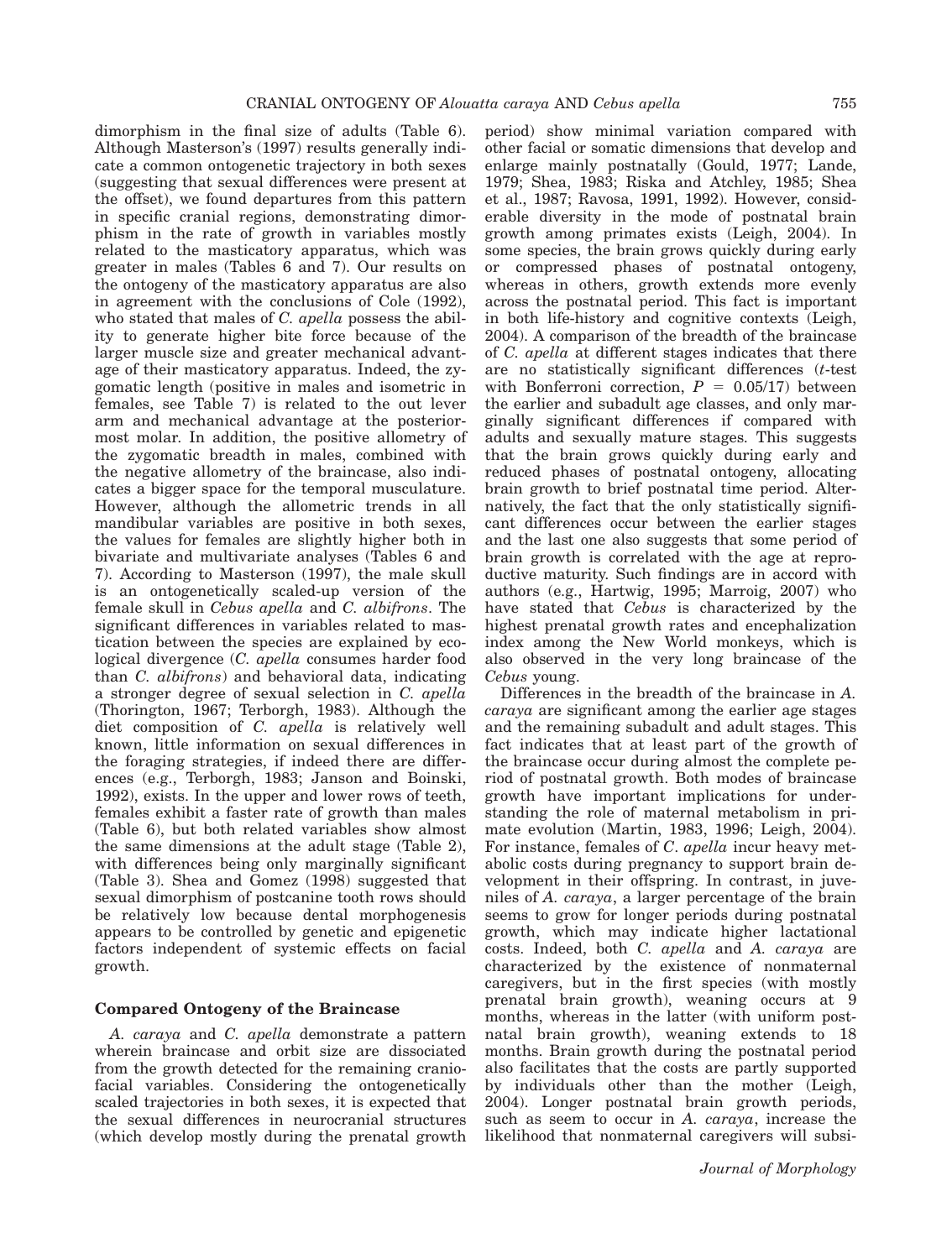dize brain growth. Thus, long postnatal brain growth periods may reflect diminished maternal metabolic costs, depending on lactation costs and weaning age.

### ACKNOWLEDGMENTS

The authors thank D. Verzi and I. Olivares (Museo de La Plata) for the access to the material under their care. Noe de la Sancha and Mariana Viglino helped with the English correction. Two anonymous reviewers improved the quality of this manuscript.

# LITERATURE CITED

- Bezanson MF. 2005. Leap, bridge, or ride? Ontogenetic influences on positional behavior in Cebus and Alouatta. In: Estrada P, Garber A, Pavelka MSM, Luecke L, editors. New Perspectives in the Study of Mesoamerican Primates: Distribution, Ecology, Behavior, and Conservation. New York: Springer. pp 333–348.
- Blanco MB, Godfrey LR. 2006. Craniofacial sexual dimorphismin Alouatta palliata, the mantled howling monkey. J Zool 270:268–276.
- Cole TM. 1992. Postnatal heterochrony of the masticatory apparatus in Cebus apella and Cebus albifrons. J Hum Evol 23:253–282.
- Corner BD, Richtsmeier JT. 1991. Morphometric analysis of craniofacial growth in Cebus apella. Am J Phys Anthropol 84:323–342.
- Crockett CM. 1987. Diet, dimorphism and demography: Perspectives from howlers to hominids. In: Kinzev WG, editor. The Evolution of Human Behavior: Primate Models. New York: State University of New York Press. pp 115–135.
- Emerson SB, Bramble DM. 1993. Scaling, allometry and skull design. In: Hanken J, Hall BK, editors. The Skull. Chicago: The University of Chicago Press. pp 384–416.
- Flores D, Giannini N, Abdala F. 2006. Comparative postnatal ontogeny of the skull in the Australidelphian Metatherian Dasyurus albopunctatus (Marsupialia: Dasyuromorpha: Dasyuridae). J Morphol 267:426–440.
- Flores DA, Abdala F, Giannini NP. 2010. Cranial ontogeny of Caluromys philander (Didelphidae, Caluromyinae): A qualitative and quantitative approach. J Mammal 91:539–550.
- Galliari C. 1985. Dental eruption in captive-born Cebus apella: From birth to 30 months old. Primates 26:506–510.
- Garber PA, Leigh SR. 1997. Ontogenetic variation in small-bodied New World primates: Implications for patterns of reproduction and infant care. Folia Primatol 68:1–22.
- Gavan JA, Swinldler DR. 1966. Growth rates and phylogeny in primates. Am J Phys Anthropol 24:181–190.
- Giannini N, Abdala F, Flores D. 2004. Comparative postnatal ontogeny in the skull of Dromiciops gliroides (Marsupialia: Microbiotheriidae). Am Mus Novit 3640:1–17.
- Giannini N, Segura V, Giannini MI, Flores D. 2010. A quantitative approach to the cranial ontogeny of the puma. Mamm Biol 75:547–554.
- Glander KE. 1980. Reproduction and population growth in freeranging mantled howling monkeys. Am J Phys Anthropol 53:25–36.
- Gould SJ. 1977. Ontogeny and Phylogeny. Cambridge: Belknap Press.501p.
- Hartwig HC. 1995. Effect of life history on the squirrel monkey (Platyrrhini, Saimiri) cranium. Am J Phys Anthropol 97: 435–449.
- Huxley JS. 1932. Problems of Relative Growth. London: Methuen. 302 p.

Journal of Morphology

- Janson CH, Boinski S. 1992. Morphological and behavioral adaptations for foraging in generalist Primates: The case of the Cebines. Am J Phys Anthropol 88:483–498.
- Jarman P. 1983. Mating system and sexual dimorphism in large terrestrial mammalian herbivores. Biol Rev 58:485–520.
- Jolicouer P. 1963a. The multivariate generalization of the allometry equation. Biometrics 19:497–499.
- Jolicouer P. 1963b. The degree of generality of robustness in Martes americana. Growth 27:1–27.
- Jones AL, DeGusta D, Turner SP, Campbell CJ, Milton K. 2000. Craniometric variation in a population of mantled howler monkeys (Alouatta palliata): Evidence of size selection in females and growth in dentally mature males. Am J Phys Anthropol 113:411–434.
- Jungers WL, German RZ. 1981. Ontogenetic and interspecific skeletal allometry in nonhuman primates: Bivariate versus multivariate analysis. Am J Phys Anthropol 55:195–202.
- Klingenberg CP. 1998. Heterochrony and allometry: The analysis of evolutionary change in ontogeny. Biol Rev 73:79–123.
- Laird AK. 1965. Dynamics of relative growth. Growth 29: 249–263.
- Lande R. 1979. Quantitative genetic analysis of multivariate evolution, applied to brain: Body size allometry. Evolution 33:402–416.
- Leigh SR. 1992. Patterns of variation in the ontogeny of primate body size dimorphism. J Hum Evol 23:27–50.
- Leigh SR. 2004. Brain growth, life history, and cognition in primate and human evolution. Am J Primatol 62:139–164.
- Lumer H, Schultz AH. 1947. Relative growth of the limb segments and tail in Ateles geoffroyi and Cebus capucinus. Hum Biol 19:53–67.
- Manly BFJ. 1997. Randomization, Bootstrap, and Monte Carlo Methods in Biology, 2nd ed. New York: Chapman & Hall. 399 p.
- Marroig G. 2007. When size makes a difference: Allometry, lifehistory and morphological evolution of capuchins (Cebus) and squirrels (Saimiri) monkeys (Cebinae, Platyrrhini). BMC Evol Biol  $7:20$ .
- Martin RD. 1983. Human Brain Evolution in an Ecological Context (52nd James Arthur Lecture on the Evolution of the Human Brain). New York: American Museum of Natural History. 58 p.
- Martin RD. 1996. Scaling of the mammalian brain: The maternal energy hypothesis. News Physiol Sci 11:149–156.
- Masterson TJ. 1997. Sexual dimorphism and interspecific cranial form in two Capuchin species: Cebus albifrons and C. apella. Am J Phys Anthropol 104:487–511.
- Milton K. 1980. The Foraging Strategy of Howler Monkeys: A Study in Primate Economics. New York: Columbia University Press. 165 p.
- O'Higgins P, Moore WJ, Johnson DR, McAndrew TJ, Flinn RM. 1990. The variability of patterns of sexual dimorphism in the primate skull. Experientia 46:670–672.
- O'Higgins P, Chadfield P, Jones N. 2001. Facial growth and the ontogeny of morphological variation within and between the primates Cebus apella and Cercocebus torquatus. J Zool 254:337–357.
- Plavcan JM. 1993. Canine size and shape in male anthropoid primates. Am J Phys Anthropol 92:201–216.
- Plavcan JM. 2001. Sexual dimorphism in primate evolution. Yearb Phys Anthropol 44:25–53.
- Plavcan JM. 2002. Taxonomic variation in the patterns of craniofacial dimorphism in primates. J Hum Evol 42:579–608.
- Plavcan JM, Gomez AM. 1993. Dental scaling in Callitrichinae. Int J Primatol 14:177–192.
- Plavcan JM, van Schaik CP. 1992. Intrasexual competition and canine dimorphism in anthropoid primates. Am J Phys Anthropol 87:461–477.
- Plavcan JM, van Schaik CP. 1997. Intrasexual competition and body weight dimorphism in anthropoid primates. Am J Phys Anthropol  $103.37-\overline{68}$
- Quenouille MH. 1956. Notes on bias in estimation. Biometrika 43:353–360.